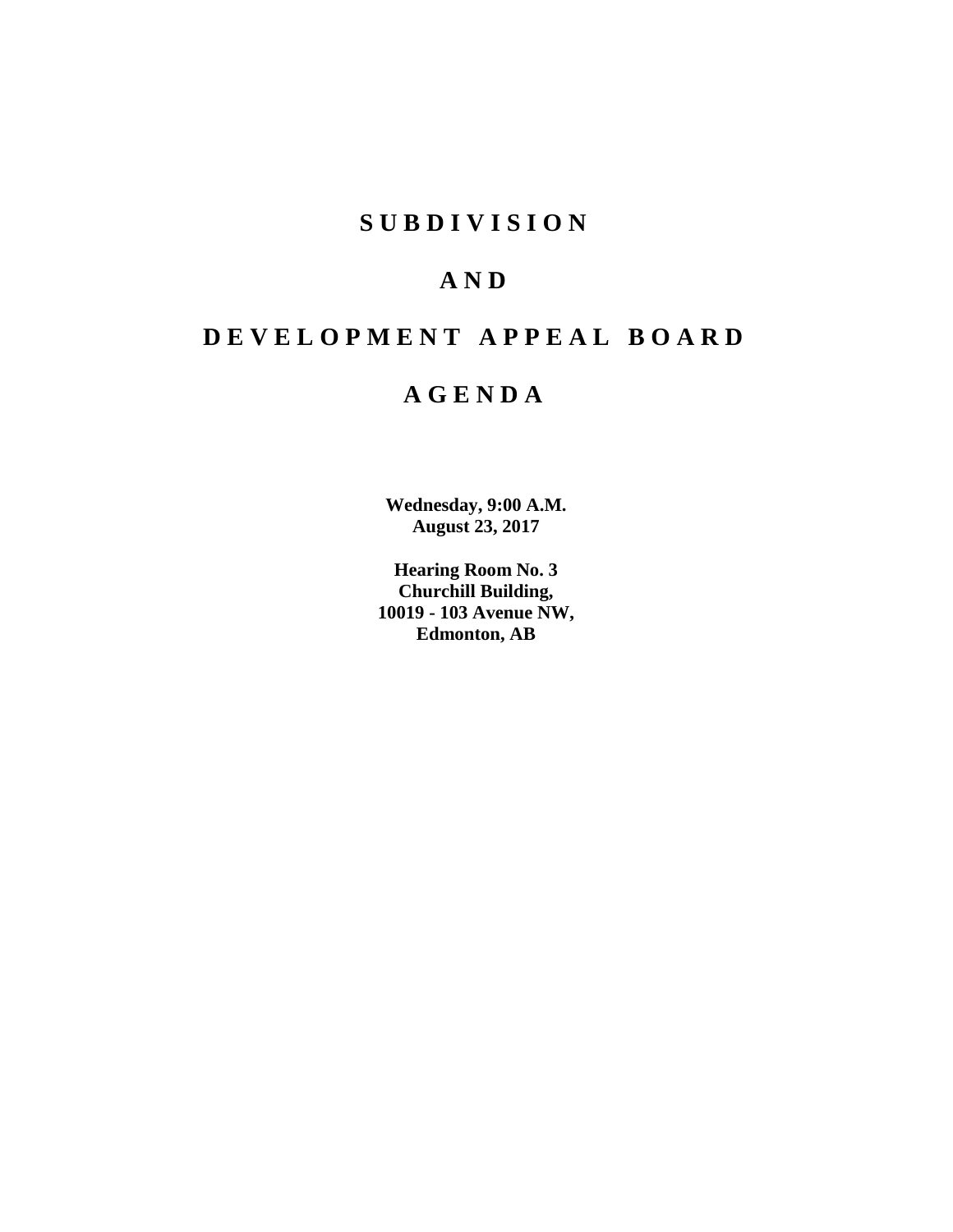# **SUBDIVISION AND DEVELOPMENT APPEAL BOARD HEARING ROOM NO. 3**

|              | <b>NOTE:</b> |               | Unless otherwise stated, all references to "Section numbers" refer to<br>the authority under the Edmonton Zoning Bylaw 12800. |
|--------------|--------------|---------------|-------------------------------------------------------------------------------------------------------------------------------|
|              |              |               | 10875 - 98 Street NW<br>Project No.: 245489756-001                                                                            |
|              |              |               | To develop an Outdoor Patio to an existing<br>Restaurant. (NYALA Ethiopian Restaurant)                                        |
| III          | 10:30 A.M.   | SDAB-D-17-150 |                                                                                                                               |
|              |              |               | 10875 - 98 Street NW<br>Project No.: 245380263-001                                                                            |
|              |              |               | To change the Use from a Restaurant to a Bar<br>and Neighbourhood Pub. (NYALA LOUNGE)                                         |
| $\mathbf{I}$ | 10:30 A.M.   | SDAB-D-17-149 |                                                                                                                               |
|              |              |               |                                                                                                                               |
|              |              |               | 6727 - 94 Avenue NW<br>Project No.: 254175082-001                                                                             |
|              |              |               | To construct an Accessory building (detached<br>Garage, 8.53 metres by 9.75 metres) and to<br>demolish an existing Garage     |
| I            | 9:00 A.M.    | SDAB-D-17-148 |                                                                                                                               |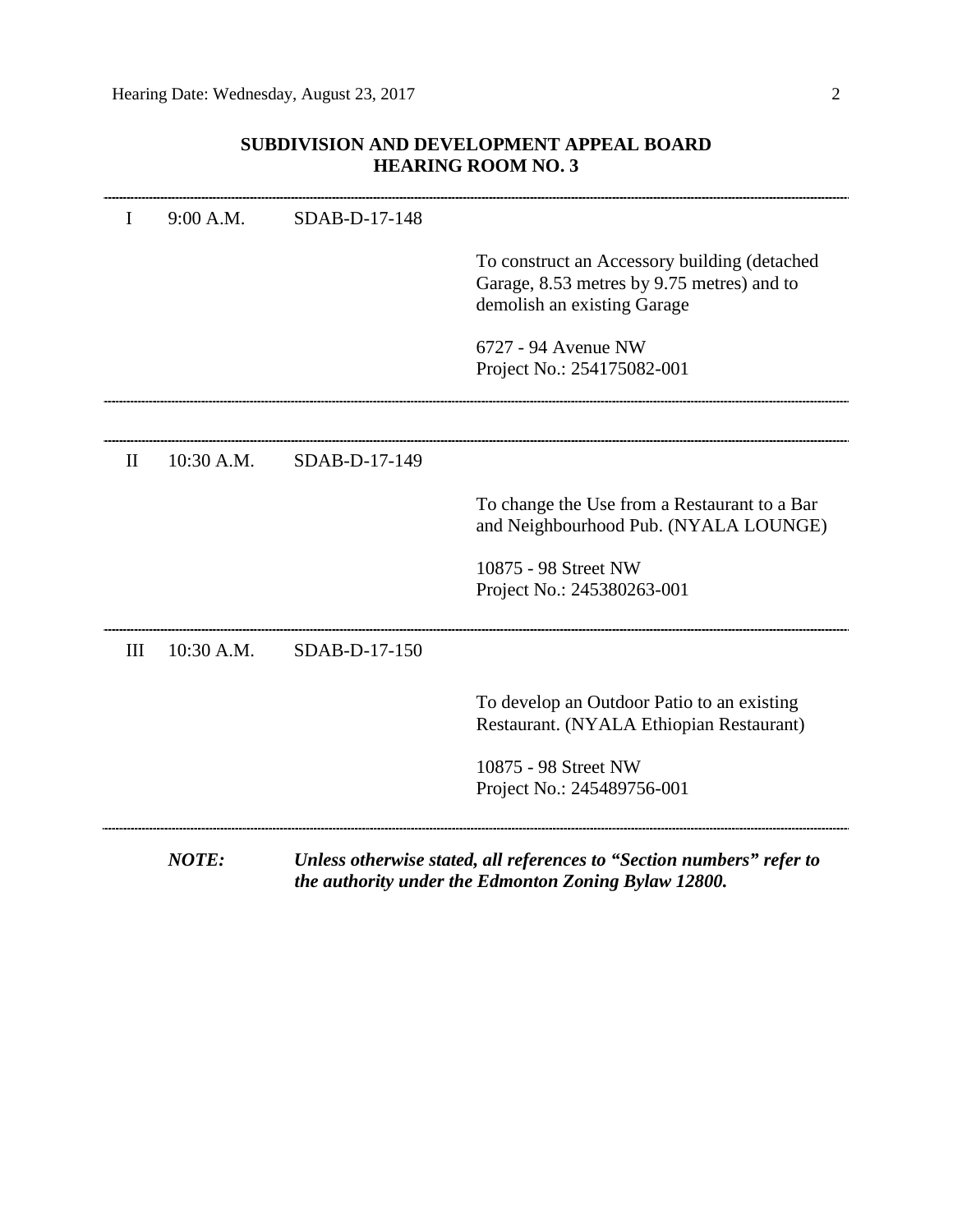| <b>ITEM I: 9:00 A.M.</b> |                                                        | FILE: SDAB-D-17-148                                                                                                          |  |  |  |
|--------------------------|--------------------------------------------------------|------------------------------------------------------------------------------------------------------------------------------|--|--|--|
|                          | AN APPEAL FROM THE DECISION OF THE DEVELOPMENT OFFICER |                                                                                                                              |  |  |  |
|                          | <b>APPELLANT:</b>                                      |                                                                                                                              |  |  |  |
|                          | <b>APPLICATION NO.:</b>                                | 254175082-001                                                                                                                |  |  |  |
|                          | <b>APPLICATION TO:</b>                                 | Construct<br>building<br>Accessory<br>an<br>(detached Garage, 8.53 metres by 9.75<br>metres) and to demolish existing Garage |  |  |  |
|                          | <b>DECISION OF THE</b><br>DEVELOPMENT AUTHORITY:       | Refused                                                                                                                      |  |  |  |
|                          | <b>DECISION DATE:</b>                                  | July 28, 2017                                                                                                                |  |  |  |
|                          | <b>DATE OF APPEAL:</b>                                 | July 28, 2017                                                                                                                |  |  |  |
|                          | MUNICIPAL DESCRIPTION<br>OF SUBJECT PROPERTY:          | 6727 - 94 Avenue NW                                                                                                          |  |  |  |
|                          | <b>LEGAL DESCRIPTION:</b>                              | Plan 6450KS Blk 36 Lot 19                                                                                                    |  |  |  |
|                          | ZONE:                                                  | RF1-Single Detached Residential Zone                                                                                         |  |  |  |
|                          | <b>OVERLAY:</b>                                        | Mature Neighbourhood Overlay                                                                                                 |  |  |  |
|                          | <b>STATUTORY PLAN:</b>                                 | N/A                                                                                                                          |  |  |  |
|                          |                                                        |                                                                                                                              |  |  |  |

# *Grounds for Appeal*

The Appellant provided the following reasons for appealing the decision of the Development Authority:

> My client is wishing to demolish the current garage on his property and replace it with a brand new one. The current garage is quite old and has a crumbling concrete floor and water infiltration issues. We are looking to have the maximum allowable ridge height for his garage increased from 5.8 meters to 6.6 meters. A 0.8 meter increase that will allow him to have an accessible storage area above the main car ports. This will allow him to declutter his current living space and free up more garage space to be able to park his vehicles in the garage instead of on the road in front of his home. As the detached garage faces the rear alley way, we don't believe that the increase in height will have any adverse effects on his surrounding neighbors.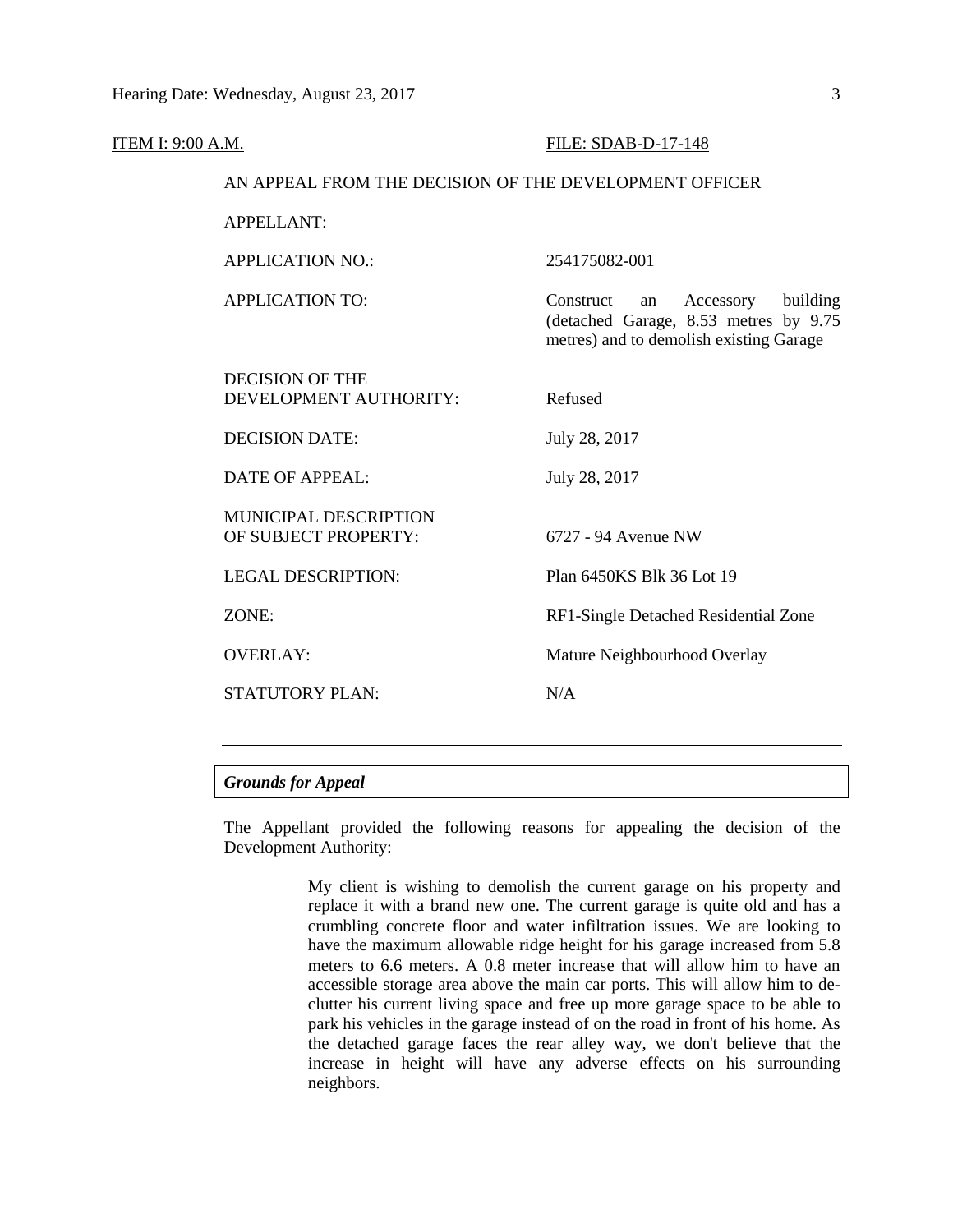#### *General Matters*

#### **Appeal Information:**

The *Municipal Government Act*, RSA 2000, c M-26 states the following:

#### **Grounds for Appeal**

**685(1)** If a development authority

- (a) fails or refuses to issue a development permit to a person,
- (b) issues a development permit subject to conditions, or
- (c) issues an order under section 645,

the person applying for the permit or affected by the order under section 645 may appeal to the subdivision and development appeal board.

**(2)** In addition to an applicant under subsection (1), any person affected by an order, decision or development permit made or issued by a development authority may appeal to the subdivision and development appeal board.

# **Appeals**

- **686(1)** A development appeal to a subdivision and development appeal board is commenced by filing a notice of the appeal, containing reasons, with the board within 14 days,
	- (a) in the case of an appeal made by a person referred to in section 685(1), after
		- (i) the date on which the person is notified of the order or decision or the issuance of the development permit, or

## **Hearing and Decision**

**687(3)** In determining an appeal, the subdivision and development appeal board

…

…

(a.1) must comply with the land use policies and statutory plans and, subject to clause (d), the land use bylaw in effect;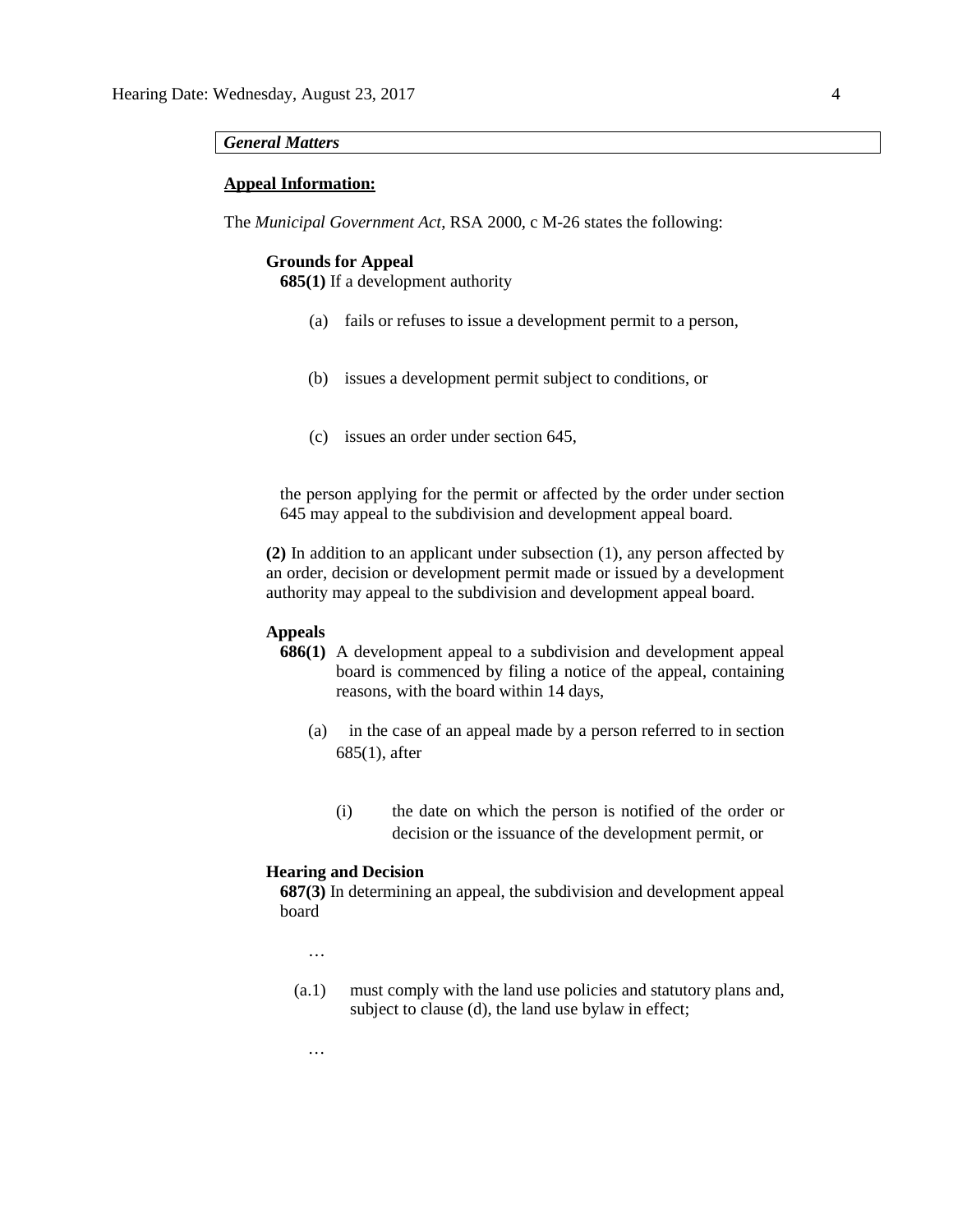# Hearing Date: Wednesday, August 23, 2017 5

- (c) may confirm, revoke or vary the order, decision or development permit or any condition attached to any of them or make or substitute an order, decision or permit of its own;
- (d) may make an order or decision or issue or confirm the issue of a development permit even though the proposed development does not comply with the land use bylaw if, in its opinion,
	- (i) the proposed development would not
		- (A) unduly interfere with the amenities of the neighbourhood, or
		- (B) materially interfere with or affect the use, enjoyment or value of neighbouring parcels of land,

and

(ii) the proposed development conforms with the use prescribed for that land or building in the land use bylaw.

#### **General Provisions from the** *Edmonton Zoning Bylaw:*

# Under section 110.2(4), **Single Detached Housing** is a **Permitted Use** in the **RF1 Single Detached Residential Zone.**

Under section 7.2(9), **Single Detached Housing** means:

Single Detached Housing means development consisting of a building containing only one Dwelling, which is separate from any other Dwelling or building. Where a Secondary Suite is a Permitted or Discretionary Use in a Zone, a building which contains Single Detached Housing may also contain a Secondary Suite. This Use includes Mobile Homes which conform to Section 78 of this Bylaw.

Section 110.1 states that the **General Purpose** of the **RF1 Single Detached Residential Zone** is:

…to retain Single Detached Housing, while allowing infill on narrow lots, including Secondary Suites under certain conditions.

Section 814.1 states that the **General Purpose** of the **Mature Neighbourhood Overlay**  is:

…to ensure that new low density development in Edmonton's mature residential neighbourhoods is sensitive in scale to existing development, maintains the traditional character and pedestrian-friendly design of the streetscape, ensures privacy and sunlight penetration on adjacent properties and provides opportunity for discussion between applicants and neighbouring affected parties when a development proposes to vary the Overlay regulations.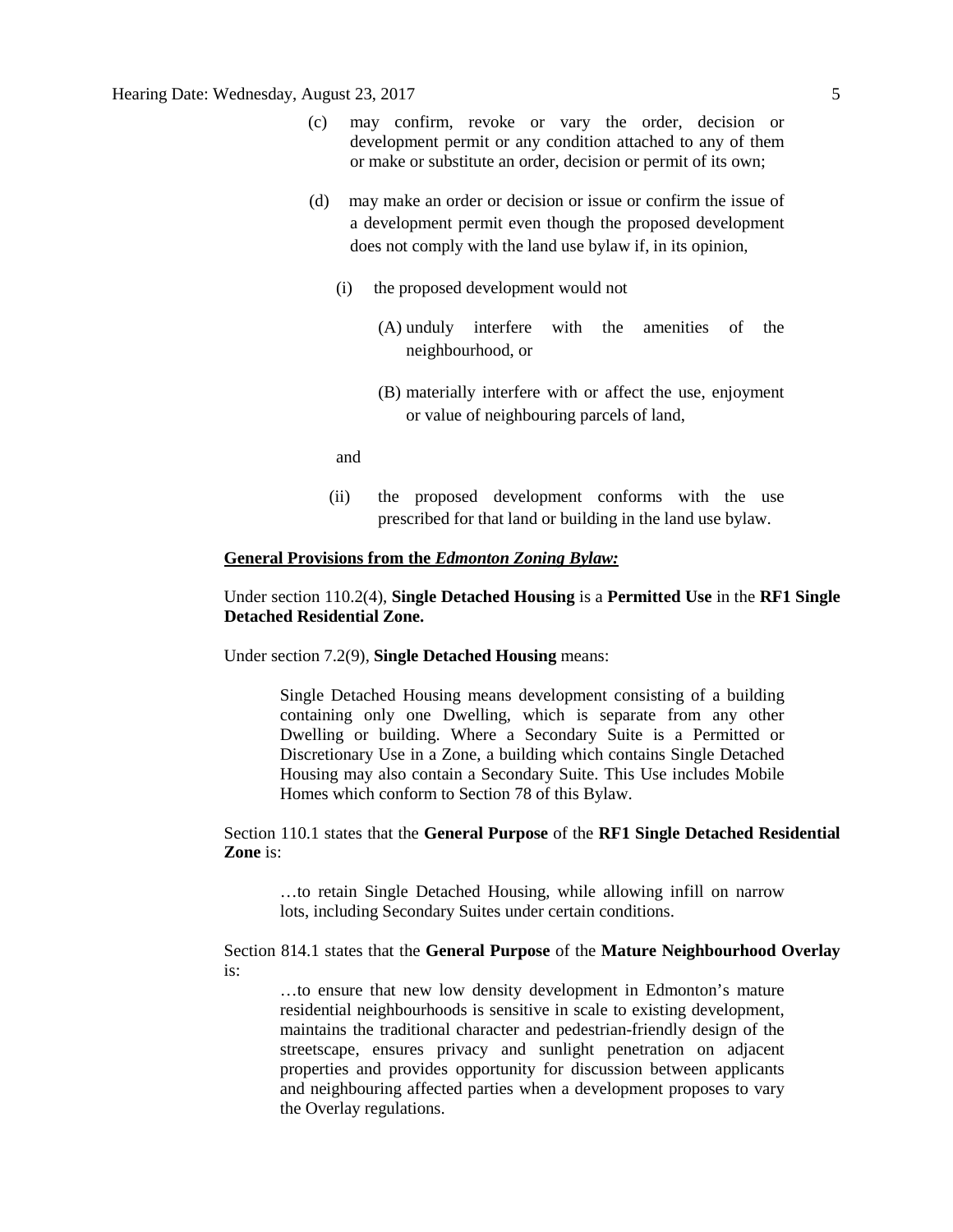### *Height*

Section 50.3.2 states an Accessory building or structure shall not exceed 4.3 metres in Height.

Section 52.1.a. states the Development Officer shall calculate building Height by determining the roof type, and applying the following: For hip and gable roof types Height shall be determined by measuring from the horizontal plane through Grade to the midpoint of the highest roof. The midpoint is determined to be between the end of the eave (intersection of the fascia board and the top of the roof sheathing, or less, in accordance with Section 44), and the top of the roof.

Section 52.2.c states where the maximum Height as determined by Section 52.1 is measured to the midpoint, the ridge line of the roof shall not extend more than 1.5 metres above the maximum permitted building Height of the Zone or overlay, or in the case of a Garage Suite the maximum permitted building Height in accordance with Section 87 of this Bylaw.

### **Development Officer's Determination:**

In a Residential Zone, an Accessory building or structure shall not exceed 4.3 metres in Height. For gable roofs, Height shall be determined by measuring from the horizontal plane through Grade to the midpoint of the highest roof. The ridge line of the roof shall not extend more than 1.5 m above the maximum permitted building Height (Reference Section 50.3.2, 52.1.a, 52.2.c).

Proposed Height, from Grade to Roof Midpoint = 5.6 metres

Exceeds maximum permitted Height by  $+1.3$  metres

Maximum Permitted Height, from Grade to Roof Ridge = 5.8 metres

Proposed Height, from Grade to Roof Ridge = 6.6 metres

Exceeds maximum permitted Height by +0.8 metres

#### Notice to Applicant/Appellant

Provincial legislation requires that the Subdivision and Development Appeal Board issue its official decision in writing within fifteen days of the conclusion of the hearing. Bylaw No. 11136 requires that a verbal announcement of the Board's decision shall be made at the conclusion of the hearing of an appeal, but the verbal decision is not final nor binding on the Board until the decision has been given in writing in accordance with the *Municipal Government Act*.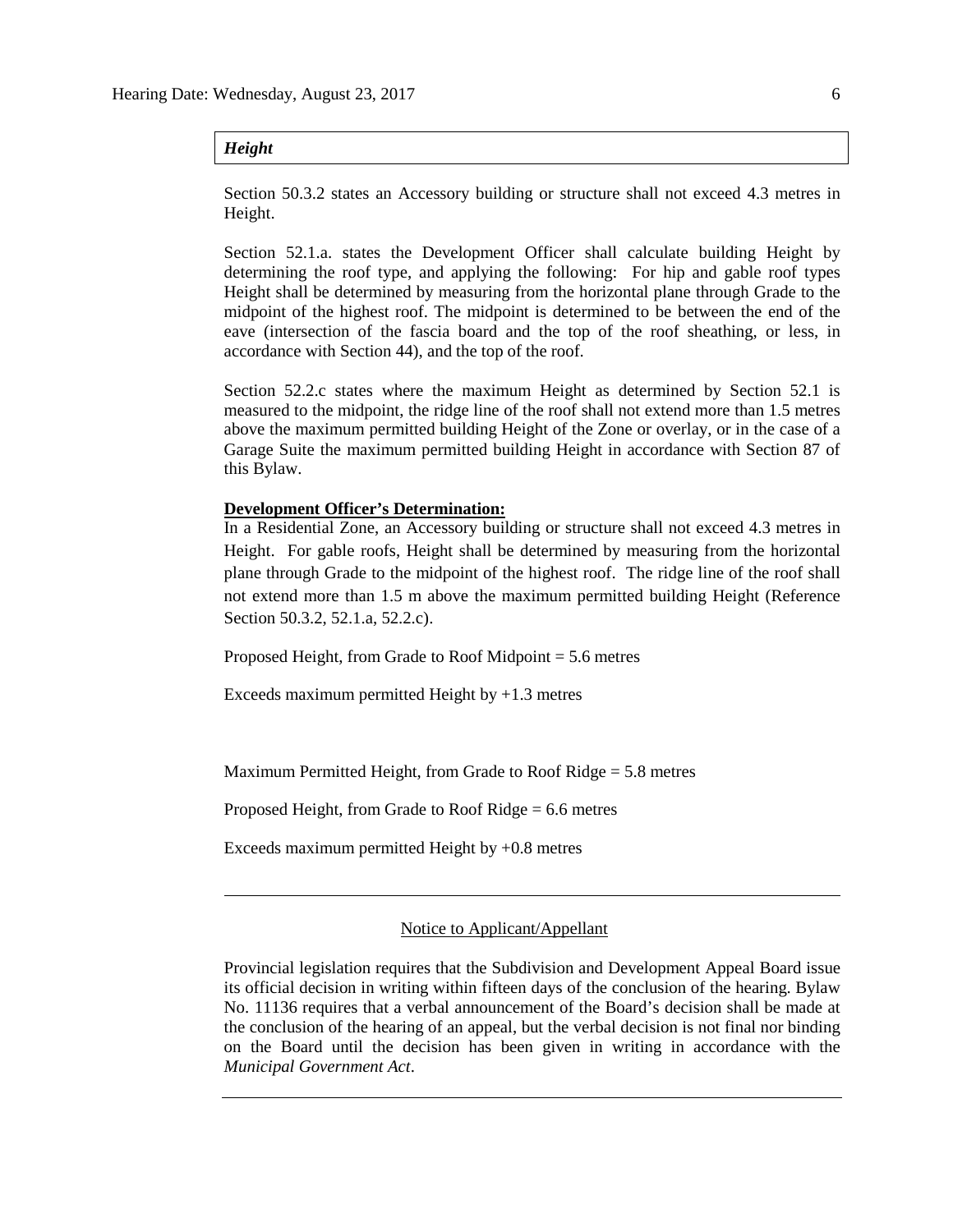| <b>nonton</b>                                                                                                                                                                                                                                                                                                                                                                                                                                                                                                                                                                                 | <b>Application for</b> |                                                                               | Application Date:<br>Printed:<br>Page:        | Project Number: 254175082-001<br>JUN 12, 2017<br>August 14, 2017 at 9:32 AM<br>$1$ of $2$ |
|-----------------------------------------------------------------------------------------------------------------------------------------------------------------------------------------------------------------------------------------------------------------------------------------------------------------------------------------------------------------------------------------------------------------------------------------------------------------------------------------------------------------------------------------------------------------------------------------------|------------------------|-------------------------------------------------------------------------------|-----------------------------------------------|-------------------------------------------------------------------------------------------|
| <b>Accessory Building Development and Building Permit</b>                                                                                                                                                                                                                                                                                                                                                                                                                                                                                                                                     |                        |                                                                               |                                               |                                                                                           |
| This document is a record of a Development Permit and/or Building Permit application, and a record of the decision for the undertaking<br>described below, subject to the limitations and conditions of this permit, of the Edmonton Zoning Bylaw 12800 as amended, Safety Codes<br>Act RSA 2000, Safety Codes Act Permit Regulation, Alberta Building Code 2006 and City of Edmonton Bylaw 15894 Safety Codes Permit                                                                                                                                                                         |                        |                                                                               |                                               |                                                                                           |
| Applicant                                                                                                                                                                                                                                                                                                                                                                                                                                                                                                                                                                                     |                        | 6727 - 94 AVENUE NW<br>Plan 6450KS Blk 36 Lot 19                              | Property Address(es) and Legal Description(s) |                                                                                           |
| <b>Scope of Application</b><br>To construct an Accessory building (detached Garage, 8.53m x 9.75m) and to demolish existing Garage                                                                                                                                                                                                                                                                                                                                                                                                                                                            |                        |                                                                               |                                               |                                                                                           |
| <b>Permit Details</b>                                                                                                                                                                                                                                                                                                                                                                                                                                                                                                                                                                         |                        |                                                                               |                                               |                                                                                           |
| Building Area (sq. ft.): 896<br>Stat. Plan Overlay/Annex Area: Mature Neighbourhood Overlay                                                                                                                                                                                                                                                                                                                                                                                                                                                                                                   |                        | Class of Permit: Class A<br>Type of Accessory Building: Detached Garage (010) |                                               |                                                                                           |
| I/We certify that the above noted details are correct.                                                                                                                                                                                                                                                                                                                                                                                                                                                                                                                                        |                        |                                                                               |                                               |                                                                                           |
| Applicant signature:                                                                                                                                                                                                                                                                                                                                                                                                                                                                                                                                                                          |                        |                                                                               |                                               |                                                                                           |
| <b>Development Application Decision</b><br>Refused<br><b>Reasons for Refusal</b><br>1. In a Residential Zone, an Accessory building or structure shall not exceed 4.3 m in Height. For gable roofs, Height shall be<br>determined by measuring from the horizontal plane through Grade to the midpoint of the highest roof. The ridge line of the roof<br>shall not extend more than 1.5 m above the maximum permitted building Height (Reference Section 50.3.2, 52.1.a, 52.2.c).<br>Proposed Height, from Grade to Roof Midpoint $= 5.6$ m<br>Exceeds maximum permitted Height by $+1.3$ m. |                        |                                                                               |                                               |                                                                                           |
| Maximum Permitted Height, from Grade to Roof Ridge $= 5.8$ m<br>Proposed Height, from Grade to Roof Ridge = $6.6$ m<br>Exceeds maximum permitted Height by $+0.8$ m.                                                                                                                                                                                                                                                                                                                                                                                                                          |                        |                                                                               |                                               |                                                                                           |
| Variances                                                                                                                                                                                                                                                                                                                                                                                                                                                                                                                                                                                     |                        |                                                                               |                                               |                                                                                           |
| <b>Rights of Appeal</b><br>The Applicant has the right of appeal within 14 days of receiving notice of the Development Application Decision, as outlined in<br>Chapter 24, Section 683 through 689 of the Municipal Government Amendment Act.                                                                                                                                                                                                                                                                                                                                                 |                        |                                                                               |                                               |                                                                                           |
| Development Authority: LIANG, BENNY<br>Issue Date: Jul 28, 2017                                                                                                                                                                                                                                                                                                                                                                                                                                                                                                                               |                        |                                                                               | Signature:                                    |                                                                                           |
| Fees                                                                                                                                                                                                                                                                                                                                                                                                                                                                                                                                                                                          |                        |                                                                               |                                               |                                                                                           |
| <b>Fee Amount</b><br>\$4.50<br>Safety Codes Fee                                                                                                                                                                                                                                                                                                                                                                                                                                                                                                                                               | Amount Paid<br>\$4.50  | Receipt #<br>04201486                                                         | Date Paid<br>Jun 12, 2017                     |                                                                                           |
|                                                                                                                                                                                                                                                                                                                                                                                                                                                                                                                                                                                               | THIS IS NOT A PERMIT   |                                                                               |                                               |                                                                                           |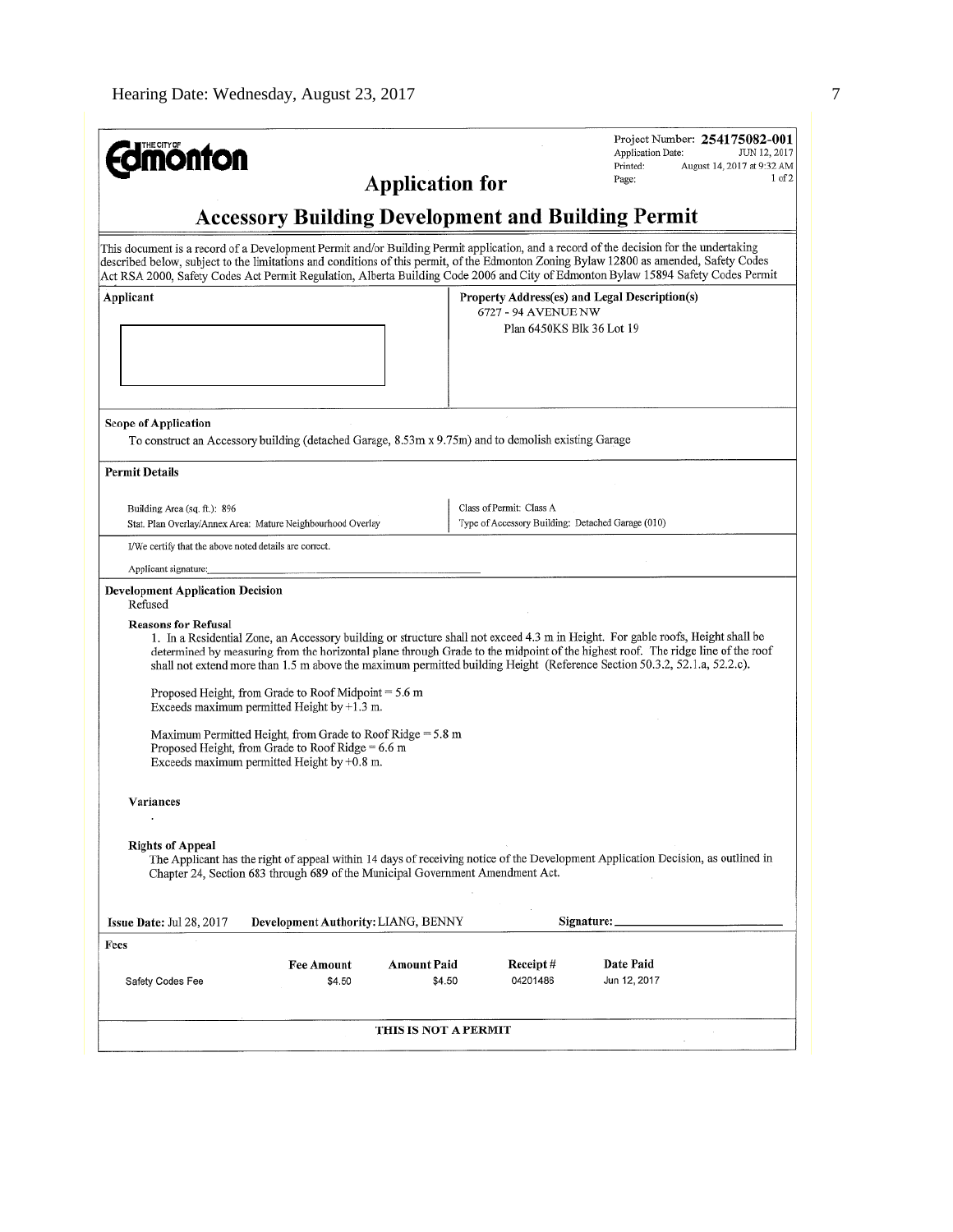| <b>Edmonton</b>                                                                                       |                                                                 | <b>Application for</b>                                 |                                  | Application Date:<br>Printed:<br>Page:    | Project Number: 254175082-001<br>JUN 12, 2017<br>August 14, 2017 at 9:32 AM<br>2 of 2 |
|-------------------------------------------------------------------------------------------------------|-----------------------------------------------------------------|--------------------------------------------------------|----------------------------------|-------------------------------------------|---------------------------------------------------------------------------------------|
|                                                                                                       | <b>Accessory Building Development and Building Permit</b>       |                                                        |                                  |                                           |                                                                                       |
| Fees<br>Dev. Application Fee<br><b>Building Permit Fee</b><br>Total GST Amount:<br>Totals for Permit: | <b>Fee Amount</b><br>\$113.00<br>\$105.00<br>\$0.00<br>\$222.50 | <b>Amount Paid</b><br>\$113.00<br>\$105.00<br>\$222.50 | Receipt#<br>04201486<br>04201486 | Date Paid<br>Jun 12, 2017<br>Jun 12, 2017 |                                                                                       |
| $\epsilon$                                                                                            |                                                                 |                                                        |                                  |                                           |                                                                                       |
|                                                                                                       |                                                                 |                                                        |                                  |                                           |                                                                                       |
|                                                                                                       |                                                                 |                                                        |                                  |                                           |                                                                                       |
|                                                                                                       |                                                                 |                                                        |                                  |                                           |                                                                                       |
|                                                                                                       |                                                                 |                                                        |                                  |                                           |                                                                                       |
|                                                                                                       |                                                                 |                                                        |                                  |                                           |                                                                                       |
|                                                                                                       |                                                                 |                                                        |                                  |                                           |                                                                                       |
|                                                                                                       |                                                                 |                                                        |                                  |                                           |                                                                                       |
|                                                                                                       |                                                                 |                                                        |                                  |                                           |                                                                                       |
|                                                                                                       |                                                                 |                                                        |                                  |                                           |                                                                                       |
|                                                                                                       |                                                                 |                                                        |                                  |                                           |                                                                                       |
|                                                                                                       |                                                                 |                                                        |                                  |                                           |                                                                                       |
|                                                                                                       |                                                                 |                                                        |                                  |                                           |                                                                                       |
|                                                                                                       |                                                                 |                                                        |                                  |                                           |                                                                                       |
|                                                                                                       |                                                                 |                                                        |                                  |                                           |                                                                                       |
|                                                                                                       |                                                                 |                                                        |                                  |                                           |                                                                                       |
|                                                                                                       |                                                                 |                                                        |                                  |                                           |                                                                                       |
|                                                                                                       |                                                                 |                                                        |                                  |                                           |                                                                                       |
|                                                                                                       |                                                                 |                                                        |                                  |                                           |                                                                                       |
|                                                                                                       |                                                                 | THIS IS NOT A PERMIT                                   |                                  |                                           |                                                                                       |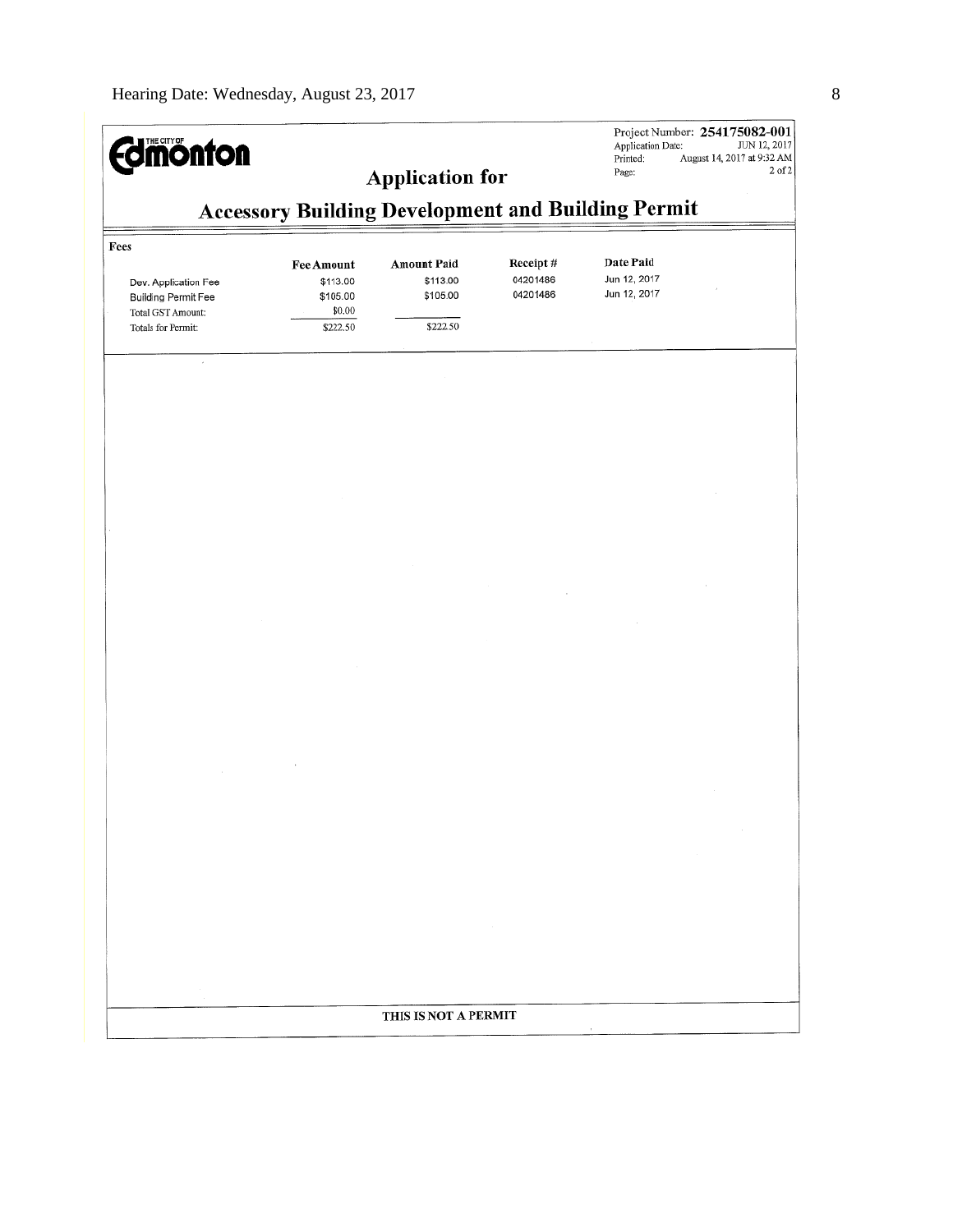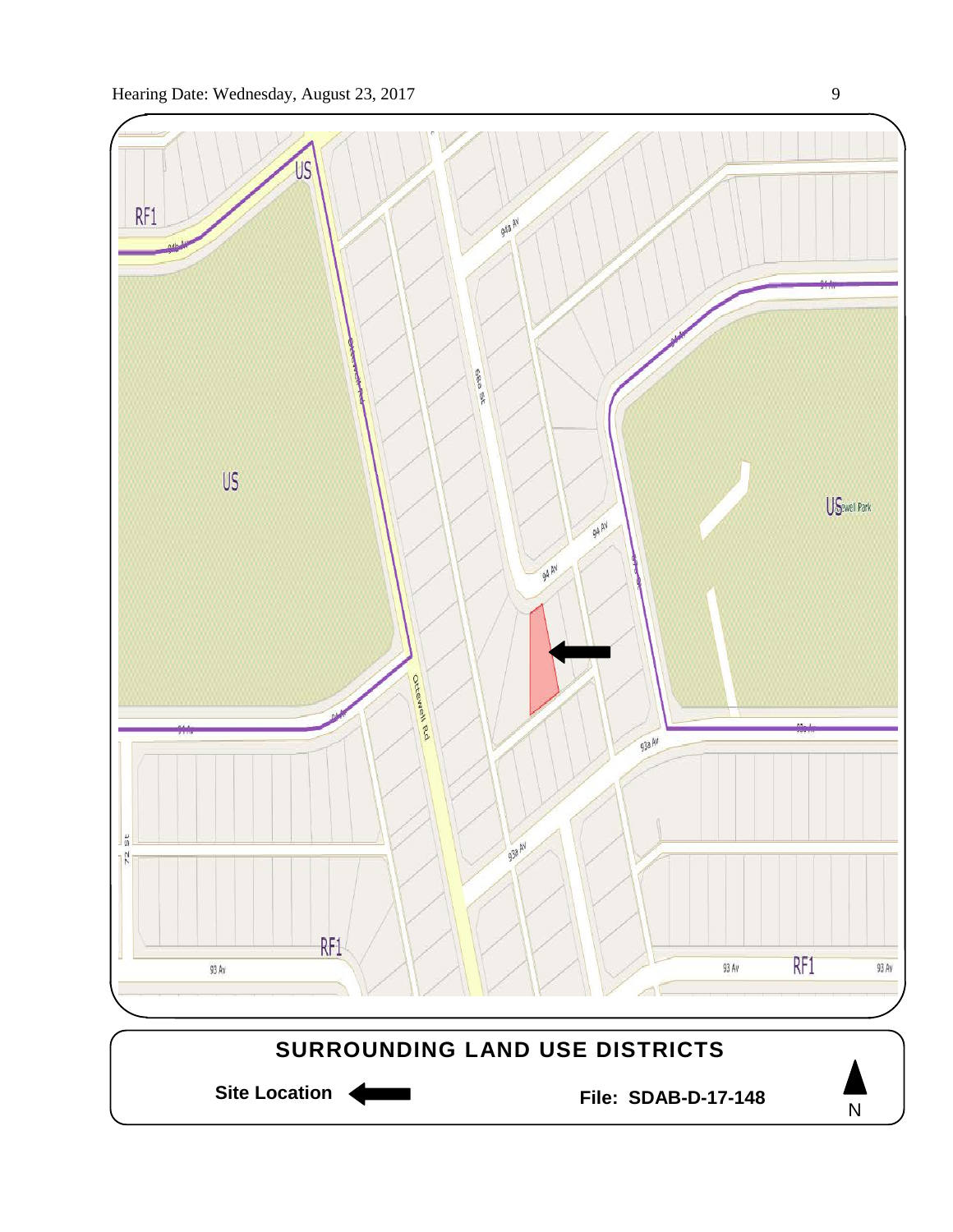### AN APPEAL FROM THE DECISION OF THE DEVELOPMENT OFFICER

APPELLANT:

APPLICATION NO.: 245380263-001

APPLICATION TO: Change the Use from a Restaurant to a Bar and Neighbourhood Pub. (NYALA LOUNGE)

DECISION OF THE DEVELOPMENT AUTHORITY: Refused DECISION DATE: July 21, 2017 DATE OF APPEAL: July 26, 2017 MUNICIPAL DESCRIPTION OF SUBJECT PROPERTY: 10875 - 98 Street NW

OVERLAY: N/A

LEGAL DESCRIPTION: Plan NA Blk 17 Lots 23-24

ZONE: DC1-Direct Development Control Provision (Area 5)

STATUTORY PLAN: Boyle Street / McCauley Area Redevelopment Plan

### *Grounds for Appeal*

The Appellant provided the following reasons for appealing the decision of the Development Authority:

I have been using bar and lounge for 4 years with the proper City licencing.

#### *General Matters*

# **Appeal Information:**

The *Municipal Government Act*, RSA 2000, c M-26 states the following: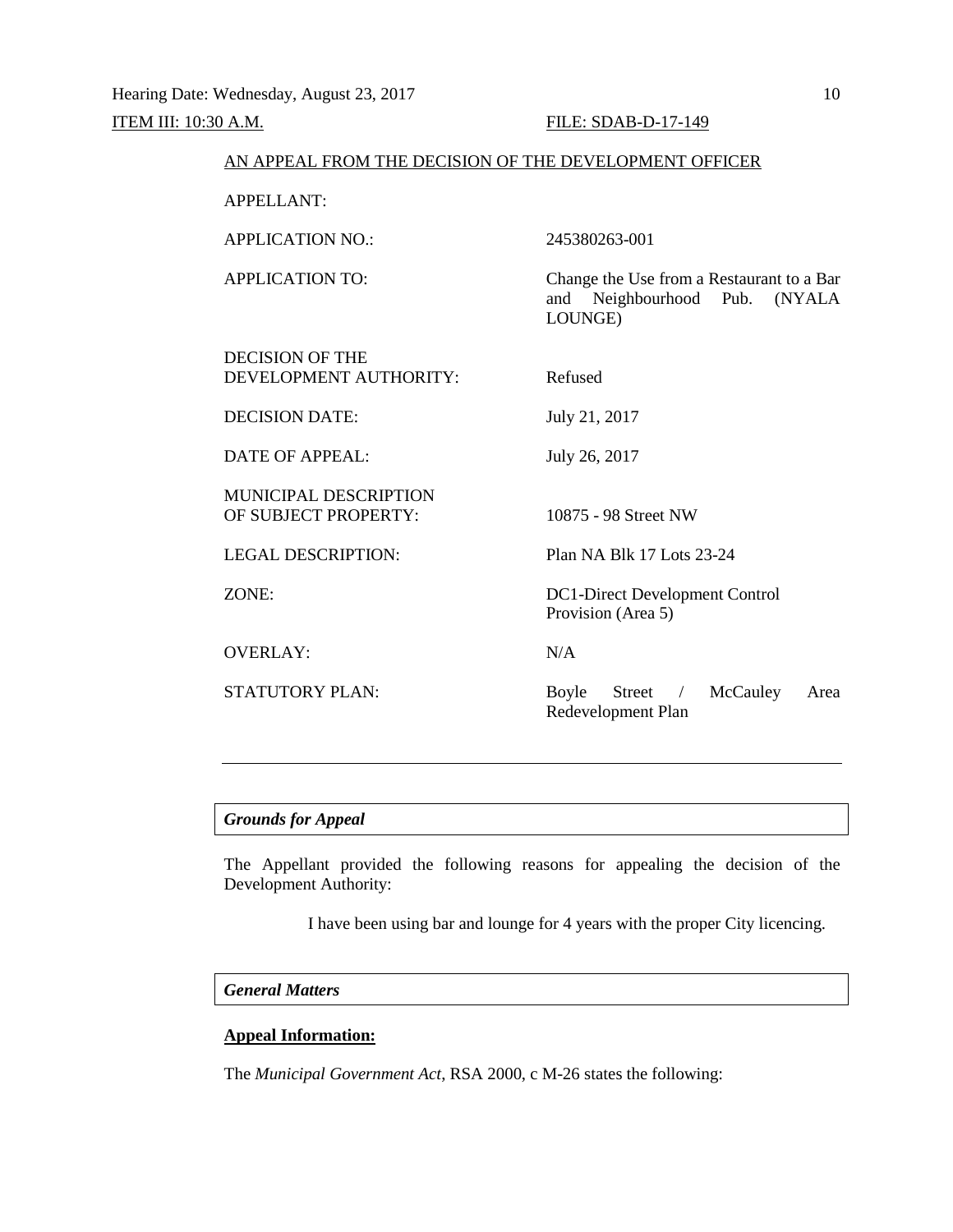# **Grounds for Appeal**

**685(1)** If a development authority

- (a) fails or refuses to issue a development permit to a person,
- (b) issues a development permit subject to conditions, or
- (c) issues an order under section 645,

the person applying for the permit or affected by the order under section 645 may appeal to the subdivision and development appeal board.

#### **Appeals**

- **686(1)** A development appeal to a subdivision and development appeal board is commenced by filing a notice of the appeal, containing reasons, with the board within 14 days,
	- (a) in the case of an appeal made by a person referred to in section 685(1), after
		- (i) the date on which the person is notified of the order or decision or the issuance of the development permit, or

#### **Designation of direct control districts**

**641(4)** Despite section 685, if a decision with respect to a development permit application in respect of a direct control district

…

…

(b) is made by a development authority, the appeal is limited to whether the development authority followed the directions of council, and if the subdivision and development appeal board finds that the development authority did not follow the directions it may, in accordance with the directions, substitute its decision for the development authority's decision.

Section 2 of the *Edmonton Zoning Bylaw* concerning Repeal, Enactment and Transition Procedures states the following:

2.4 Subject only to the provisions in the Municipal Government Act respecting legal non-conforming Uses and notwithstanding the effect it may have on rights, vested or otherwise, the provisions of this Bylaw govern from the Effective Date onward. In particular, no application for a Development Permit shall be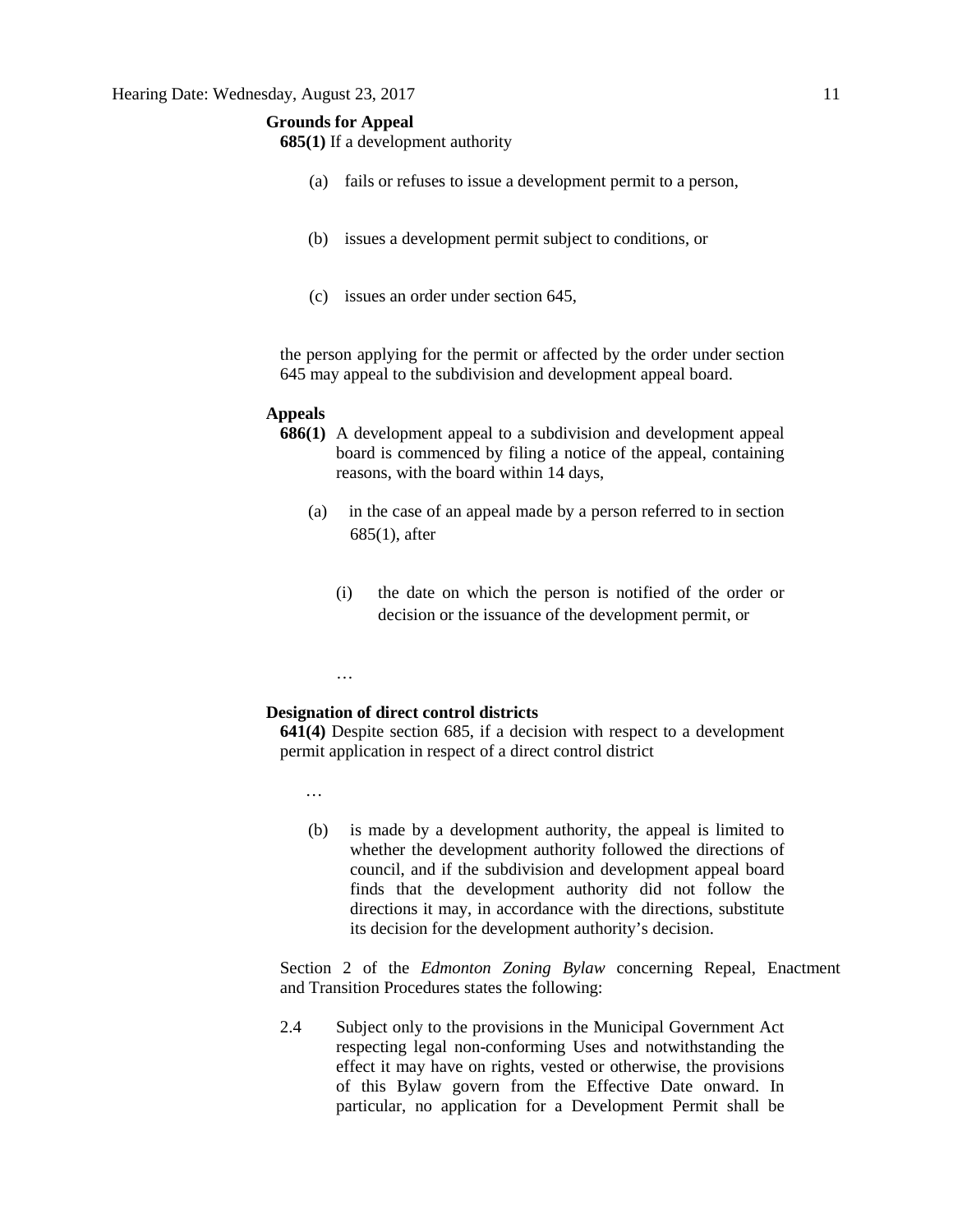evaluated under the procedural or substantive provisions of the previous Land Use Bylaw after the Effective Date, even if the application was received before the Effective Date.

- …
- 2.6 Any Direct Control Districts that were in effect immediately prior to the Effective date are hereby deemed to continue in full force and effect and are hereby incorporated into Part IV of this Bylaw.
- 2.7 Unless there is an explicit statement to the contrary in a Direct Control District or Provision, any reference in a Direct Control District or Direct Control Provision to a land use bylaw shall be deemed to be a reference to the land use bylaw that was in effect at the time of the creation of the Direct Control District or Provision.

**At the time of the creation of the subject Direct Control Site, the** *City of Edmonton Land Use Bylaw 5996* **was in effect. An Alberta Court of Appeal decision in** *Parkdale-Cromdale Community League Association* **v.** *Edmonton (City),* **2007 ABCA 309 concluded that section 2.7 of the** *Edmonton Zoning Bylaw* **only applies if there is an express cross-reference in a Direct Control Bylaw passed before 2001 to a provision of the old** *Land Use Bylaw***. In the absence of an express reference in the Direct Control Bylaw to the** *Land Use Bylaw 5996***, it does not prevail over section 2.4 of the** *Edmonton Zoning Bylaw.*

#### **Hearing and Decision**

**687(3)** In determining an appeal, the subdivision and development appeal board

- …
- (a.1) must comply with the land use policies and statutory plans and, subject to clause (d), the land use bylaw in effect;
	- …
	- (c) may confirm, revoke or vary the order, decision or development permit or any condition attached to any of them or make or substitute an order, decision or permit of its own;
	- (d) may make an order or decision or issue or confirm the issue of a development permit even though the proposed development does not comply with the land use bylaw if, in its opinion,
		- (i) the proposed development would not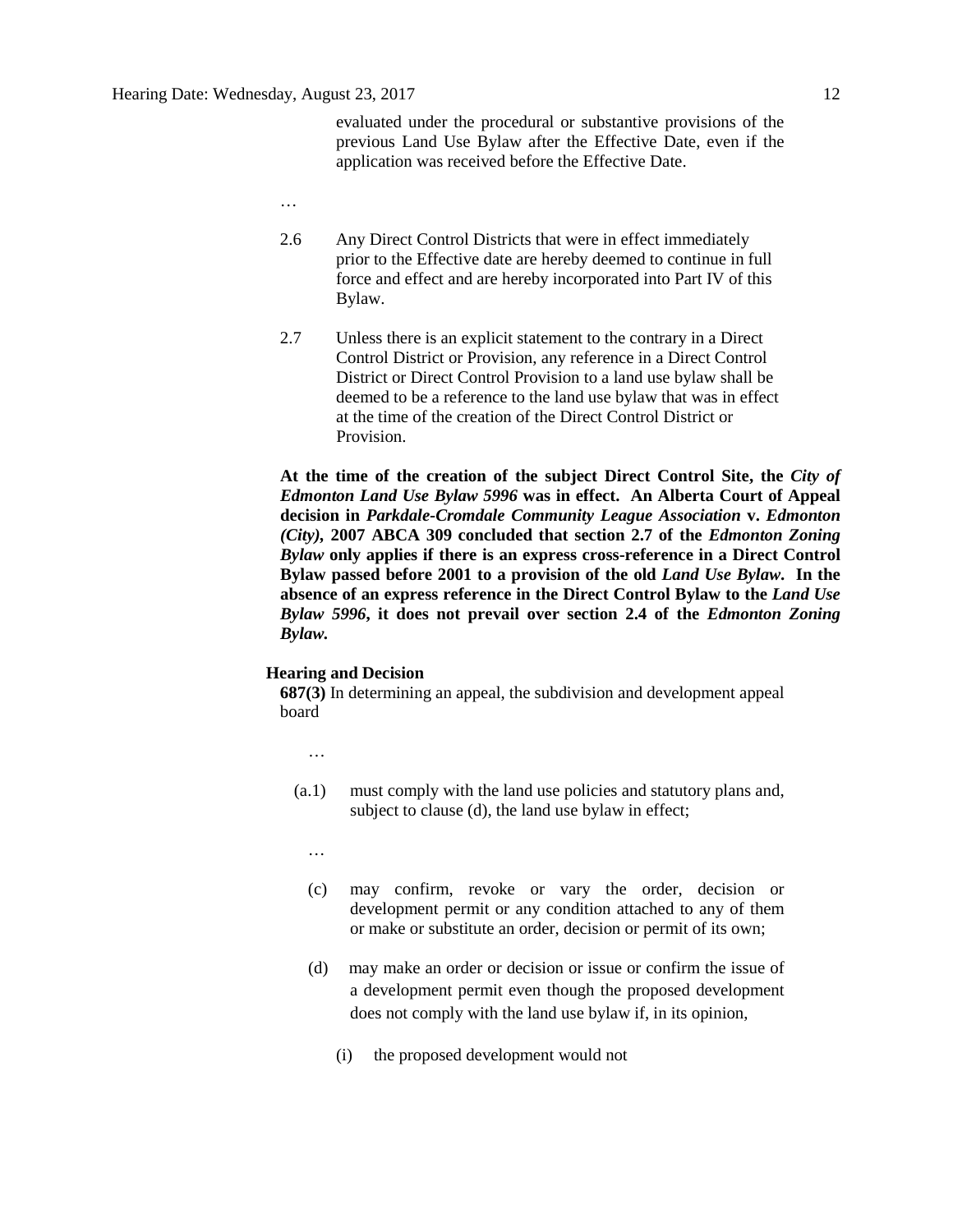- (A) unduly interfere with the amenities of the neighbourhood, or
- (B) materially interfere with or affect the use, enjoyment or value of neighbouring parcels of land,

and

(ii) the proposed development conforms with the use prescribed for that land or building in the land use bylaw.

#### *Rationale*

DC1 (Area 5), Section 2 (Section 8.4.16.2) of the Boyle Street McCauley Area Redevelopment Plan states the **Rationale** is to provide for a District which will promote the conservation and rehabilitation of the existing housing stock until this area is redeveloped for low intensity business uses in order to achieve the intent of Section 7.2.3 of this Plan.

Section 7.2.3, Objective 4, states:

To protect residential areas from conflicts with commercial uses.

#### **Development Officer's Determination:**

The proposed development is located within the Boyle Street McCauley Area Redevelopment Plan (Area 5). The General Purpose is, "to provide for a District which will promote the conservation and rehabilitation of the existing housing stock until this area is redeveloped for low intensity business uses in order to achieve the intent of Section 7.2.3 of this Plan." (Reference Section DC1(Area 5)(2))

One of the objectives of Section 7.2.3 is to protect residential areas from conflicts with commercial uses. It is the opinion of the Development Officer that the proposed development, a Major Eating and Drinking Establishment (Nightclub), would not achieve this policy objective, as the adjacent and surrounding development is predominately single detached and duplex housing.

…

#### NOTES:

It is the opinion of the Development Officer that the proposed development would not be in keeping with the general purpose of the Direct Control Zone, which is to provide for low intensity business in order to achieve the policies of Section 7.2.3 of the Boyle Street/McCauley ARP.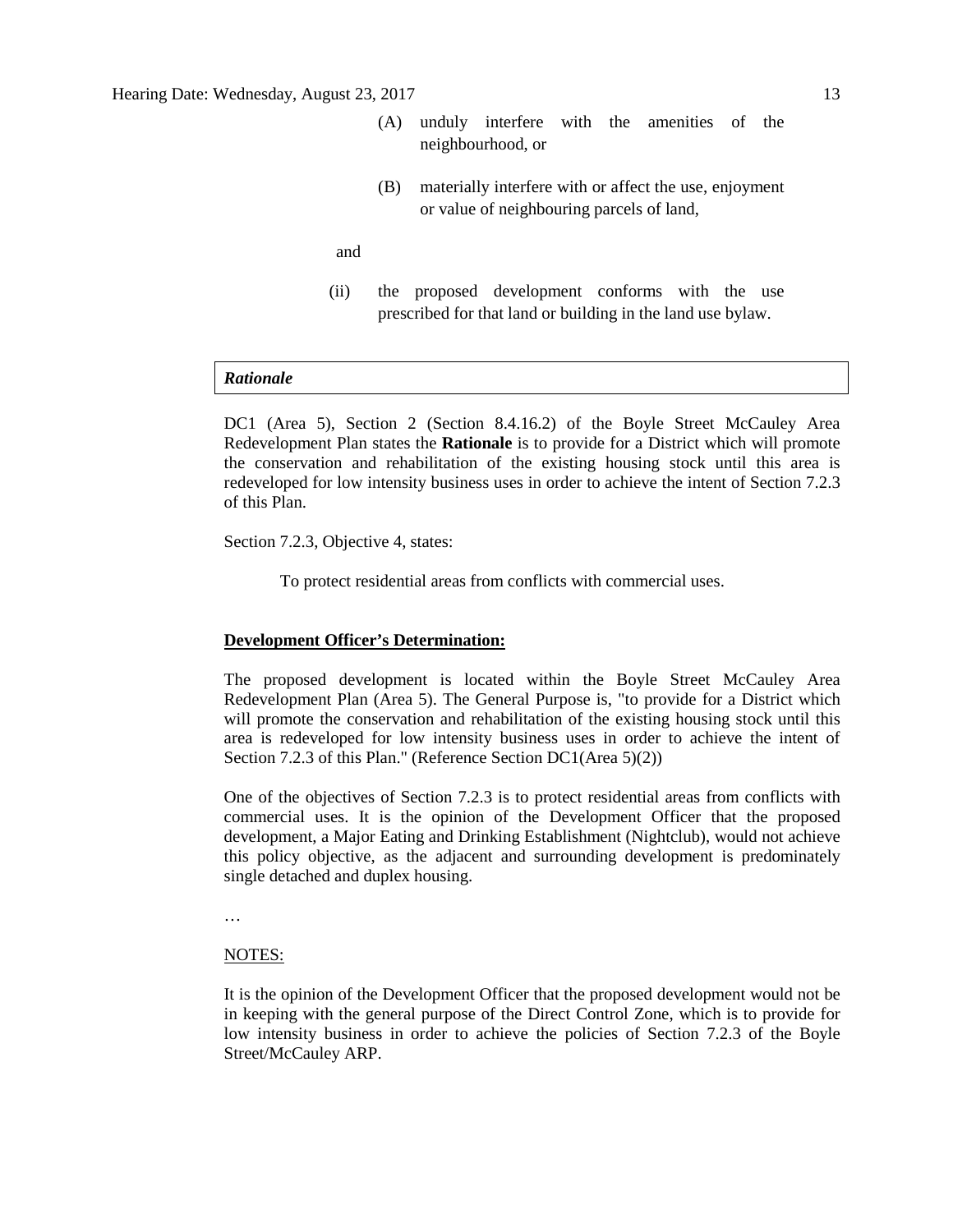#### *Listed Use*

Under DC1 (Area 5), Section 3(5) (Section 8.4.16.3.5), a **Minor Eating and Drinking Establishment**, is a Listed Use.

Under Section 10.3(18) of the *Land Use Bylaw,* **Eating and Drinking Establishment, Minor** means development where prepared foods and beverages are offered for sale to the public, for consumption within the premises or off the site. This Use Class includes neighbourhood pubs, licensed restaurants, cafes, delicatessens, tea rooms, lunch rooms, refreshment stands and takeout restaurants. This Use Class does not include Drive-in Food Services, Mobile Catering Food Services, or Major Eating and Drinking Establishments.

Under Section 10.3(17) of the *Land Use Bylaw*, **Eating and Drinking Establishments, Major** means development where prepared food and beverages are offered for sale to the public from establishments which are characterized by one or more of the following features: the provision of theatre, dancing or cabaret entertainment; facilities primarily intended for the on-premise catering of food to large groups; and facilities primarily intended for the provision and consumption of alcoholic beverages which have a seating capacity for 100 or more persons. Typical uses include beverage rooms, cocktail lounge, cabarets, nightclubs, theatre restaurants and banquet facilities.

Section 3.2(1) of the *Edmonton Zoning Bylaw*, states the following:

For the purpose of any Development Permit or Direct Control Provision:

e. Major Eating and Drinking Establishments is deemed to be Specialty Food Services, Restaurants, Bars and Neighbourhood Pubs and Nightclubs;

f. Minor Eating and Drinking Establishments is deemed to be:

- i. Specialty Food Services;
- ii. Restaurants; and
- iii. Bars and Neighbourhood Pubs for less than 100 Occupants.

Under Section 7.4(6) of the *Edmonton Zoning Bylaw*, **Bars and Neighbourhood Pubs** means development where the primary purpose of the facility is the sale of alcoholic beverages to the public, for consumption within the premises or off the Site. This Use typically has a limited menu and minors are prohibited from patronizing the establishment during at least some portion of the hours of operation. Typical Uses include neighbourhood pubs, bars, beverage rooms, and cocktail lounges. This Use does not include Cannabis Lounges.

Under Section 7.4(39) of the *Edmonton Zoning Bylaw*, **Nightclubs** means development where the primary purpose of the facility is the sale of alcoholic beverages to the public, for consumption within the premises or off the Site, in a facility where entertainment facilities take up more than 10% of the Floor Area. This Use typically has a limited menu from a partially equipped kitchen/preparation area and prohibits minors from lawfully utilizing the facility. Typical Uses include dance clubs, cabarets, nightclubs, lounges,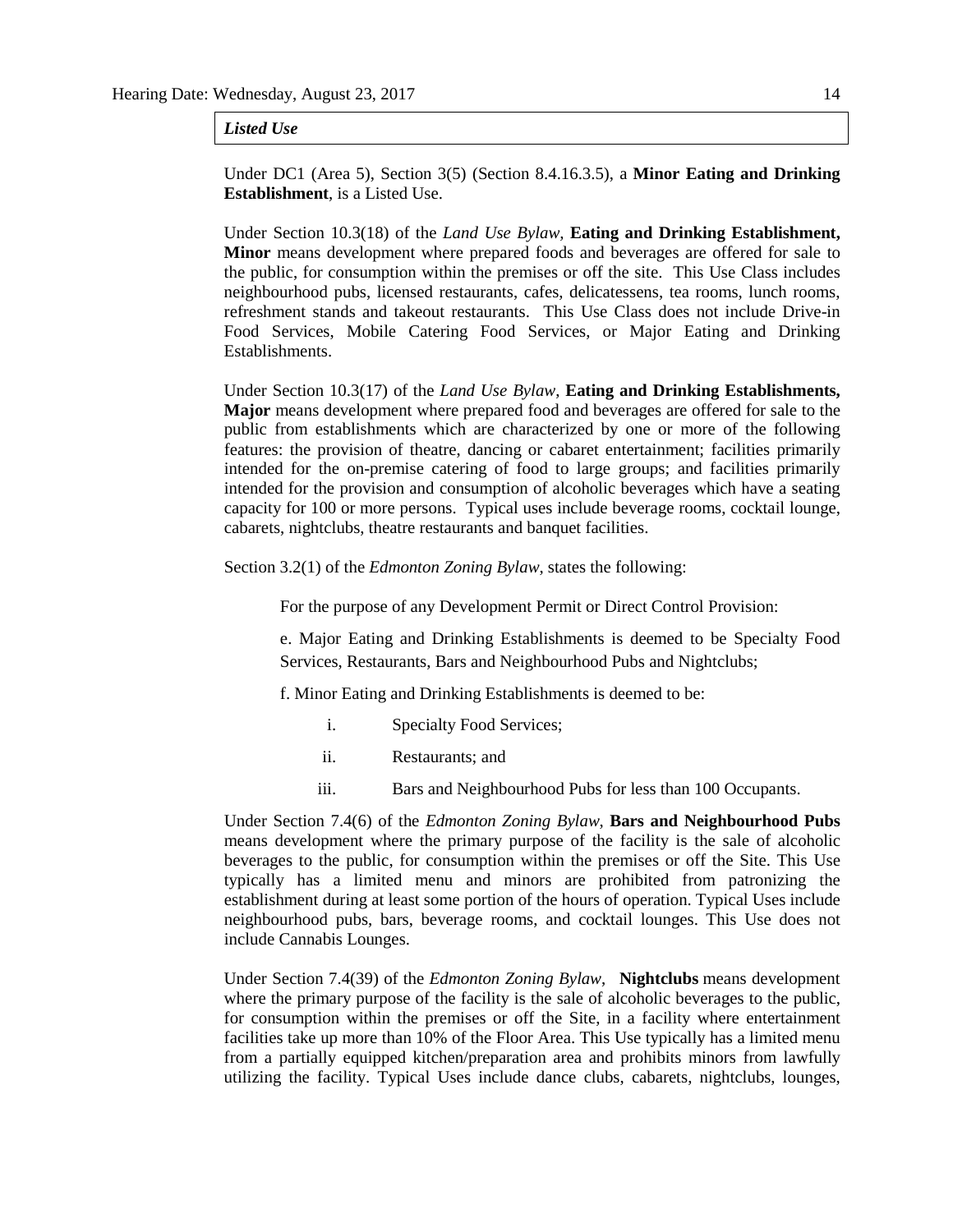Hearing Date: Wednesday, August 23, 2017 15

neighbourhood pubs and bars, beverage rooms, and cocktail lounges. This Use does not include Cannabis Lounges.

Under Section 7.4(47) of the *Edmonton Zoning Bylaw*, **Restaurants** mean development where the primary purpose of the facility is the sale of prepared foods and beverages to the public, for consumption within the premises or off the Site. Minors are never prohibited from any portion of the establishment at any time during the hours of operation. This Use typically has a varied menu, with a fully equipped kitchen and preparation area, and includes fast food and family restaurants.

Under Section 7.4(49) of the *Edmonton Zoning Bylaw*, **Specialty Food Services** means development where limited types of prepared foods and beverages, excluding alcoholic beverages, are offered for sale to the public, for consumption within the premises or off the Site. This Use typically relies primarily on walk-in clientele, and includes coffee, donut, bagel or sandwich shops, ice cream parlours, and dessert shops.

# **Development Officer's Determination:**

The Development Officer has determined that the proposed development is a Major Eating and Drinking Establishment (Nightclub). The proposed use is neither listed as a Permitted or Discretionary use under the Boyle Street McCauley Area Redevelopment Plan (Reference Section DC1 (Area 5)(3)

NOTES:

…

A site inspection related to a Compliance inquiry shows that the area shown on the floor plan with planters is being used as a dance floor, which is consistent with the definition of a Night Club.

…

It is the opinion of the Development Officer that the late night activities of the proposed Use would adversely affect the amenities, use and enjoyment of neighbouring residential properties. (Reference Section 7.2.3.4 of the Boyle Street McCauley Area Redevelopment Plan).

# *Parking*

DC1 (Area 5), Section 4 (Section 8.4.16.4) of the Boyle Street McCauley Area Redevelopment Plan states the following:

The following criteria shall apply to the prescribed uses pursuant to Section 710.4 of the Land Use Bylaw.

…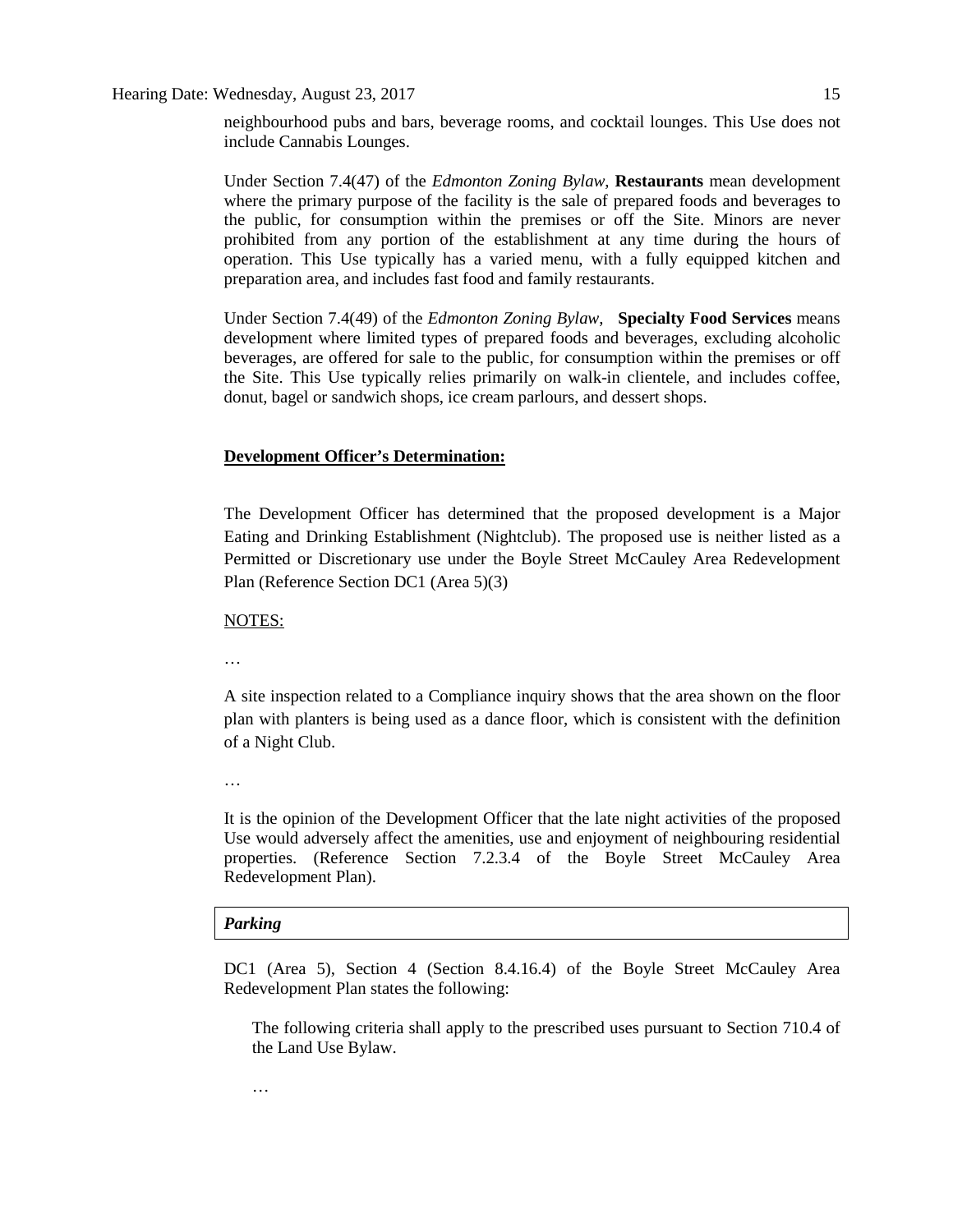Section 4(4) (Section 8.4.16.4.4) - Parking and loading shall, wherever possible, be located in the rear areas. Required off-street parking shall be in accordance with Section 66 of the *Land Use Bylaw.*

…

Section 4(8) (Section 8.4.16.4.8) - Development in this district shall be evaluated with respect to compliance with the General Development Regulations of Sections 50 to 79 inclusive, of the *Land Use Bylaw*.

Section 4(9) (Section 8.4.16.4.9) - The Development Officer may grant relaxations to the regulations contained in Sections 50 through 79 of the *Land Use Bylaw* and the provisions of this District, if, in his opinion, such a variance would be in keeping with the general purpose of this District and would not adversely affect the amenities, use and enjoyment of neighbouring properties.

Section 66.2, Schedule 66A(10), of the *Land Use Bylaw* states Eating and Drinking Establishments requires 1 Parking Space per 4 seats.

#### **Development Officer's Determination:**

In any District, when any new development is proposed including a change of use of existing development, or when any existing development is, in the opinion of the development officer, substantially enlarged or increased in capacity, then provision shall be made for off-street vehicular parking spaces in accordance with the requirements and standards contained in this Section 66. (Reference *Land Use Bylaw 5996*, Section 66.1(1))

Off-street parking required for Minor Eating and Drinking Establishment with 25 seats: 7

Off-street parking required for Minor Eating and Drinking Establishment with 44 seats: 11

Parking requirements increase by: 4 spaces

Proposed increase in off-street parking: 0

The total off-street parking spaces required for the Site, including the proposed increase in seating, shall meet the minimum number of off-street parking spaces per Use as Specified in Section 66.2(1) - Schedule 66A.

Required off-street parking for the Site including the proposed increase in seating: 25 spaces

Proposed off-street parking on Site: 0 spaces\*

Deficient by: 25 spaces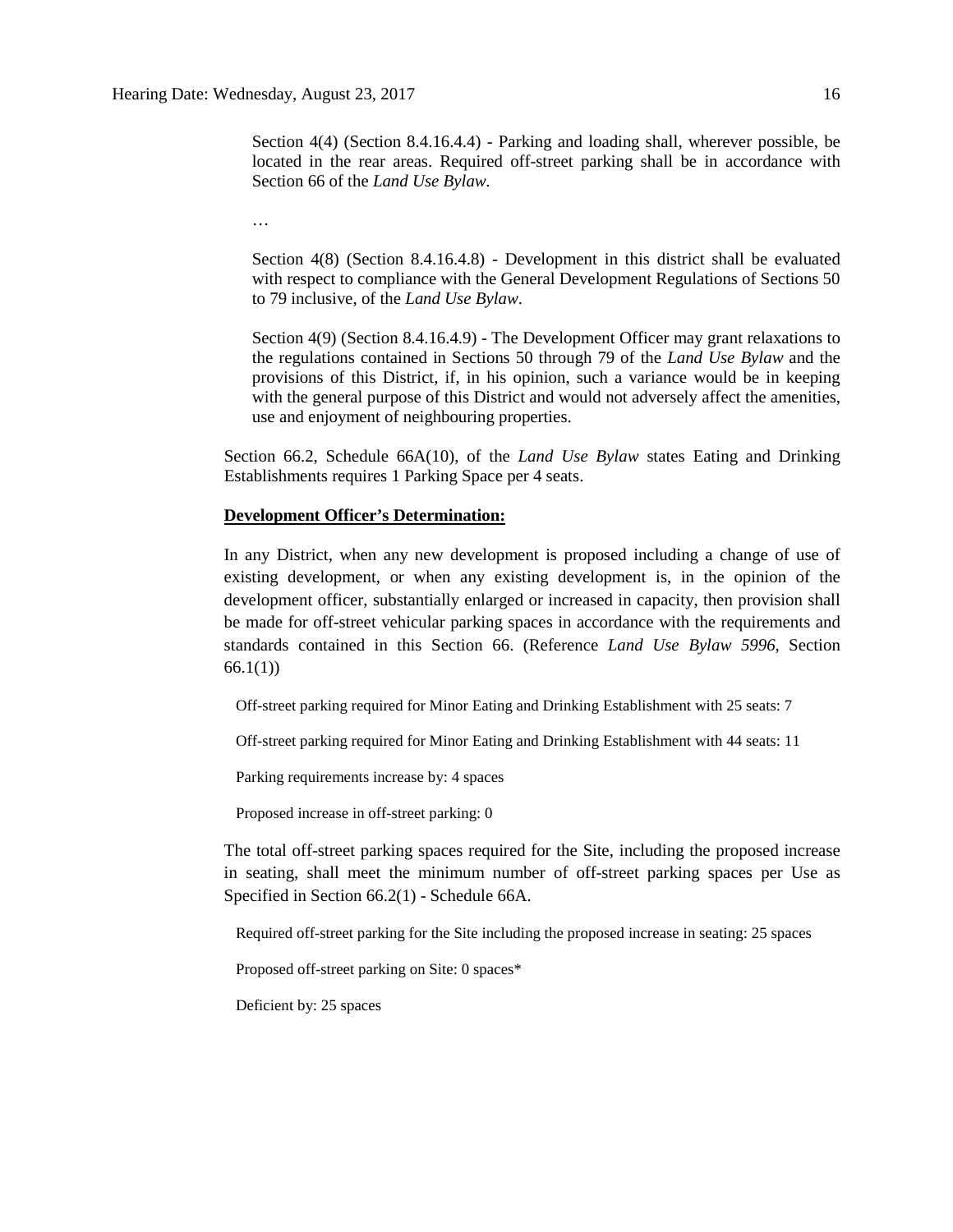# NOTES:

Current aerial photographs of the site identify that the required parking spaces at the rear of the building have been deleted, and developed as a rear outdoor patio. There is no record of a valid development permit for the conversion of the rear parking spaces to an outdoor patio. The property owner must remove the rear outdoor patio and provide the required parking spaces, in accordance to Development Permit No. 120756432-001.

*Previous Subdivision and Development Appeal Board Decisions*

| <b>SDAB Number</b>   | <b>Application</b>                                                                                                                                                                                                                                                                                                                                        | <b>DECISION</b>                                                                                                                                                                                                                                                                                                                                                                                                      |
|----------------------|-----------------------------------------------------------------------------------------------------------------------------------------------------------------------------------------------------------------------------------------------------------------------------------------------------------------------------------------------------------|----------------------------------------------------------------------------------------------------------------------------------------------------------------------------------------------------------------------------------------------------------------------------------------------------------------------------------------------------------------------------------------------------------------------|
| <b>SDAB-D-12-137</b> | To increase<br>the<br>existing $12$<br>seat<br>capacity and Public<br>Space of an existing<br>Restaurant on the<br>main floor and into<br>the basement, and<br>construct interior<br>and exterior<br>alterations<br>to<br>a<br>Restaurant,<br>Service<br>Personal<br>Shop,<br>and<br>Apartment<br>House<br>building<br>(Nyala<br>Ethiopian<br>Restaurant) | July 6, 2012; that<br>the<br>be<br>appeal<br><b>ALLOWED</b><br>and<br>the<br><b>DEVELOPMENT</b><br><b>GRANTED</b><br>and<br>the deficiency of 17<br>on-site<br>parking<br>be<br>spaces<br>permitted, subject<br>the following<br>to<br>condition:<br>The basement<br>$\mathbf{1}$ .<br>level of<br>the<br><b>Restaurant</b><br>operation<br>is<br>restricted to a 5<br>p.m. opening on<br>any given business<br>day. |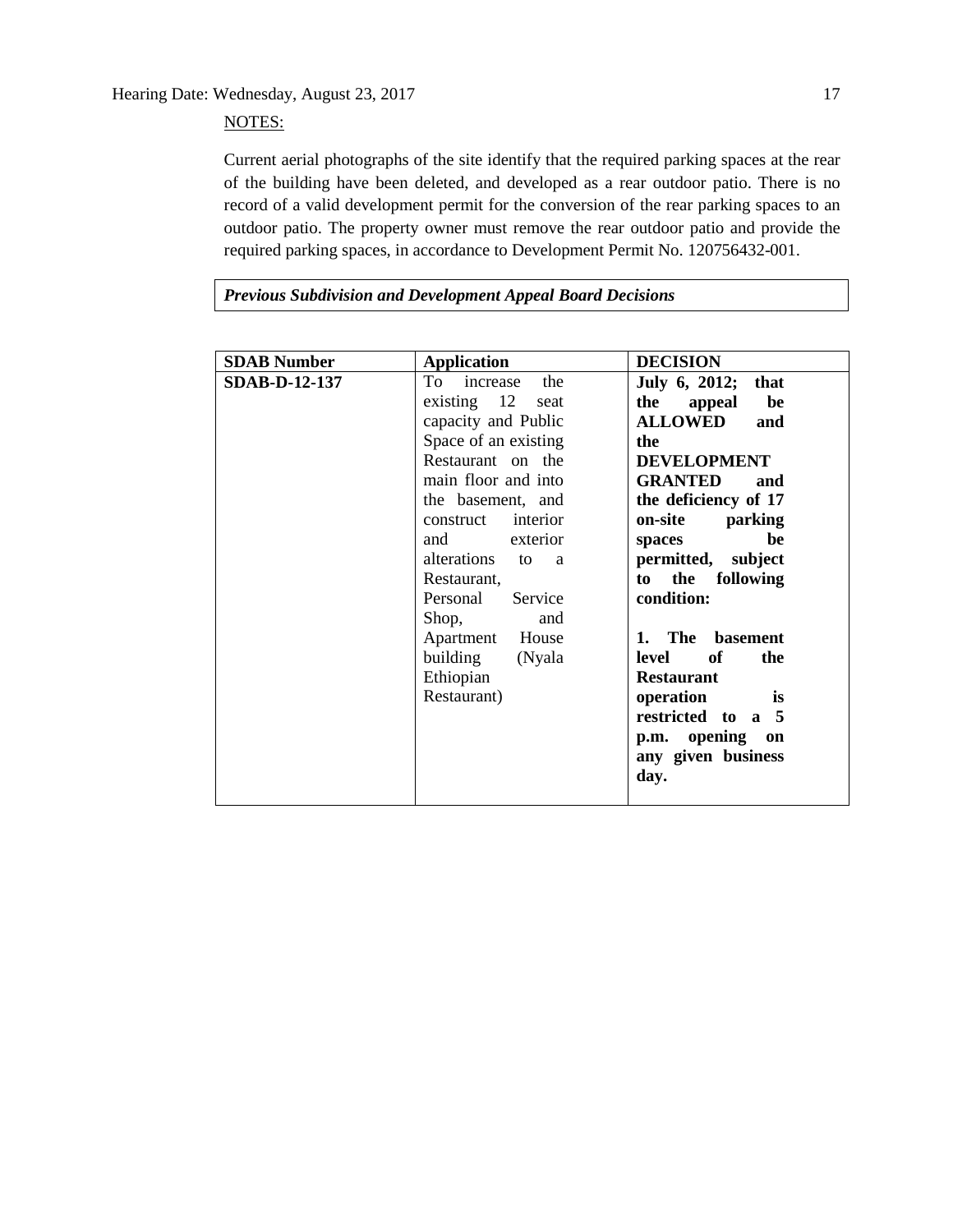# Notice to Applicant/Appellant

Provincial legislation requires that the Subdivision and Development Appeal Board issue its official decision in writing within fifteen days of the conclusion of the hearing. Bylaw No. 11136 requires that a verbal announcement of the Board's decision shall be made at the conclusion of the hearing of an appeal, but the verbal decision is not final nor binding on the Board until the decision has been given in writing in accordance with the *Municipal Government Act*.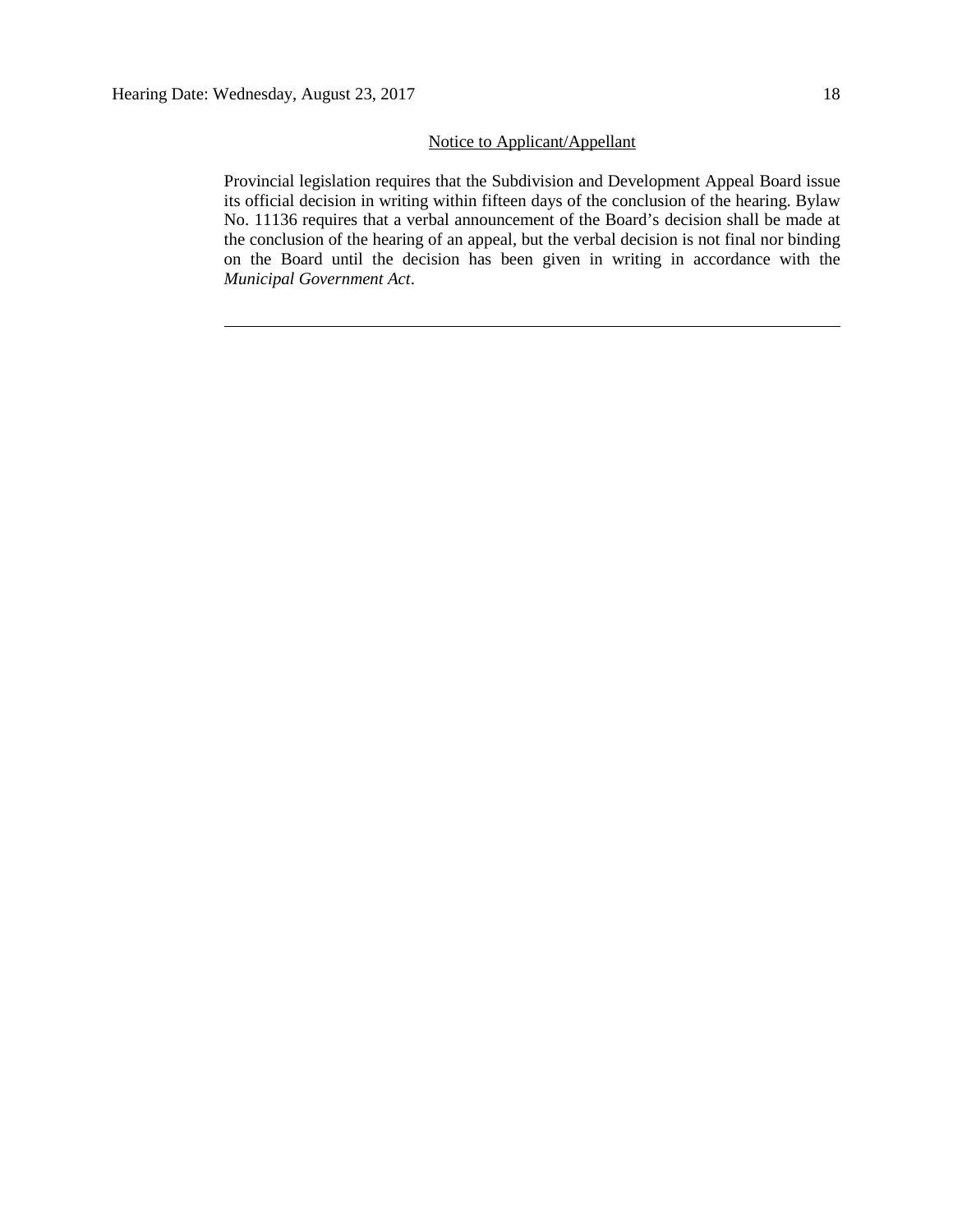| <b>Major Development Permit</b><br>This document is a Development Permit Decision for the development application described below.<br><b>Applicant</b><br>Property Address(es) and Legal Description(s)<br>10875 - 98 STREET NW<br>Plan NA Blk 17 Lots 23-24<br><b>Specific Address(es)</b><br>Entryway: 10875 - 98 STREET NW<br>Building: 10875 - 98 STREET NW<br><b>Scope of Application</b><br>To change the Use from a Restaurant to a Bar and Neighbourhood Pub. (NYALA LOUNGE)<br><b>Permit Details</b><br>Class of Permit: Class B<br><b>Contact Person:</b><br>Gross Floor Area (sq.m.):<br>Lot Grading Needed?: N<br>New Sewer Service Required: N<br>NumberOfMainFloorDwellings: 0<br>Stat. Plan Overlay/Annex Area: Boyle Street/McCauley<br>Site Area (sq. m.):<br>I/We certify that the above noted details are correct.<br>Applicant signature:<br><b>Development Application Decision</b><br>Refused<br>THIS IS NOT A PERMIT | <b>mönton</b> | Project Number: 245380263-001<br><b>Application Date:</b><br>APR 10, 2017<br>Printed:<br>July 21, 2017 at 2:23 PM<br>1 of 3<br><b>Application for</b><br>Page: |
|---------------------------------------------------------------------------------------------------------------------------------------------------------------------------------------------------------------------------------------------------------------------------------------------------------------------------------------------------------------------------------------------------------------------------------------------------------------------------------------------------------------------------------------------------------------------------------------------------------------------------------------------------------------------------------------------------------------------------------------------------------------------------------------------------------------------------------------------------------------------------------------------------------------------------------------------|---------------|----------------------------------------------------------------------------------------------------------------------------------------------------------------|
|                                                                                                                                                                                                                                                                                                                                                                                                                                                                                                                                                                                                                                                                                                                                                                                                                                                                                                                                             |               |                                                                                                                                                                |
|                                                                                                                                                                                                                                                                                                                                                                                                                                                                                                                                                                                                                                                                                                                                                                                                                                                                                                                                             |               |                                                                                                                                                                |
|                                                                                                                                                                                                                                                                                                                                                                                                                                                                                                                                                                                                                                                                                                                                                                                                                                                                                                                                             |               |                                                                                                                                                                |
|                                                                                                                                                                                                                                                                                                                                                                                                                                                                                                                                                                                                                                                                                                                                                                                                                                                                                                                                             |               |                                                                                                                                                                |
|                                                                                                                                                                                                                                                                                                                                                                                                                                                                                                                                                                                                                                                                                                                                                                                                                                                                                                                                             |               |                                                                                                                                                                |
|                                                                                                                                                                                                                                                                                                                                                                                                                                                                                                                                                                                                                                                                                                                                                                                                                                                                                                                                             |               |                                                                                                                                                                |
|                                                                                                                                                                                                                                                                                                                                                                                                                                                                                                                                                                                                                                                                                                                                                                                                                                                                                                                                             |               |                                                                                                                                                                |
|                                                                                                                                                                                                                                                                                                                                                                                                                                                                                                                                                                                                                                                                                                                                                                                                                                                                                                                                             |               |                                                                                                                                                                |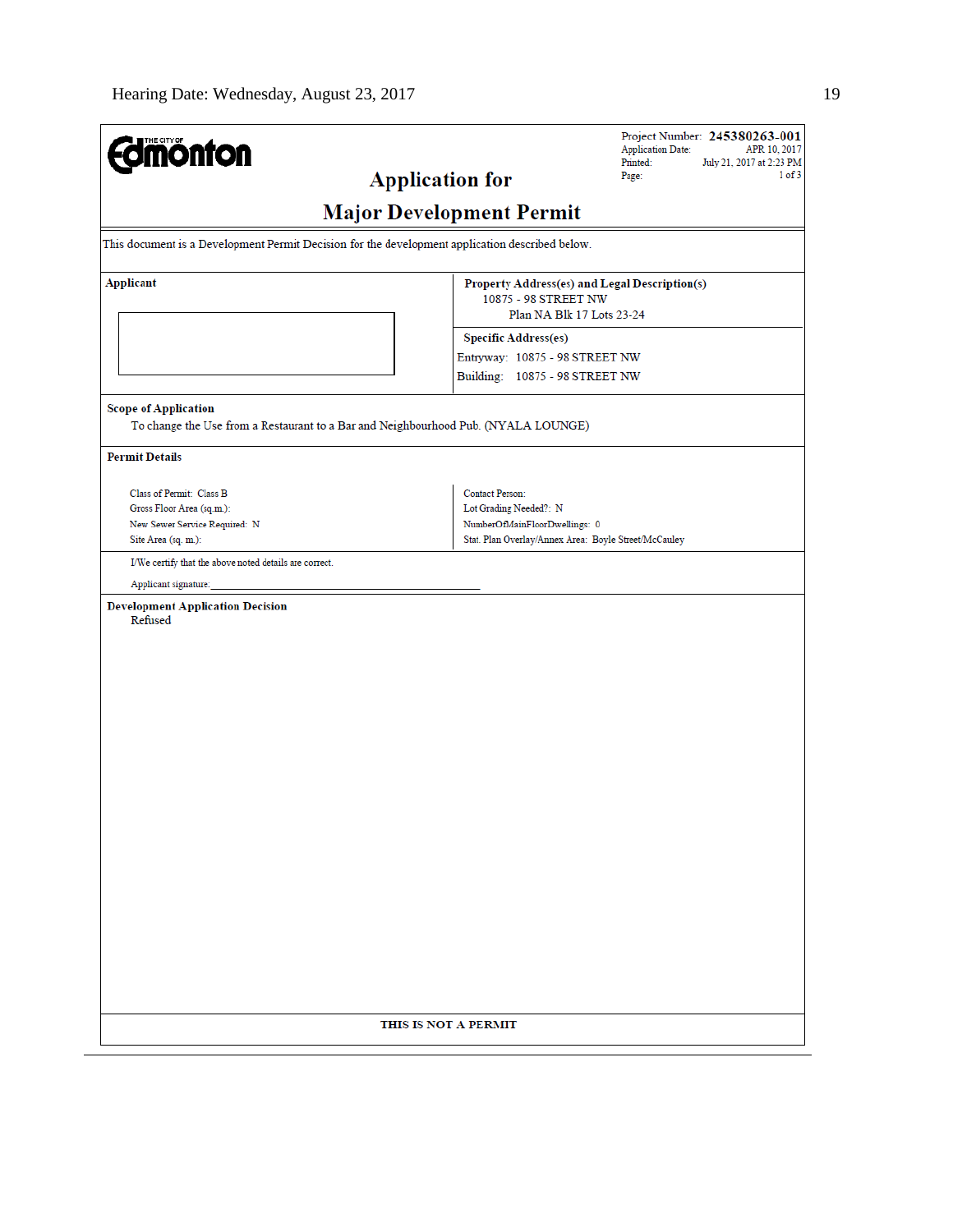| <b>Imónfon</b>                                                                                                                                                                                                                                                                                                                                                                                                                                              | Project Number: 245380263-001<br><b>Application Date:</b><br>APR 10, 2017 |
|-------------------------------------------------------------------------------------------------------------------------------------------------------------------------------------------------------------------------------------------------------------------------------------------------------------------------------------------------------------------------------------------------------------------------------------------------------------|---------------------------------------------------------------------------|
| <b>Application for</b>                                                                                                                                                                                                                                                                                                                                                                                                                                      | Printed:<br>July 21, 2017 at 2:23 PM<br>$2$ of $3$<br>Page:               |
| <b>Major Development Permit</b>                                                                                                                                                                                                                                                                                                                                                                                                                             |                                                                           |
| <b>Reason for Refusal</b><br>1) The proposed development is located within the Boyls Street McCauley Area Redevelopment Plan (Area 5). The General<br>Pupose is, "to provide for a District which will promote the conservation and rehabilitation of the existing housing stock until this<br>area is redeveloped for low intensity business uses in order to achieve the intent of Section 7.2.3 of this Plan." (Reference Section<br>DC1(Area 5)(2))     |                                                                           |
| One of the objectives of Section 7.2.3 is to protect residential areas from conflicts with commercial uses. It is the opinion of the<br>Devleopment officer that the proposed development, a Major Eating and Drinking Establishment (Nightclub), would not achieve<br>this policy objective, as the adjacent and surrounding development is predominately single detached and duplex housing.                                                              |                                                                           |
| 2) The Development Officer has determined that the proposed development is a Major Eating and Drinking Establishment<br>(Nightclub). The proposed use is niether listed as a Permitted or Discretionary use under the Boyle Street McCauley Area<br>Redevelopment Plan (Reference Section DC1 (Area 5)(3)).                                                                                                                                                 |                                                                           |
| Advisements                                                                                                                                                                                                                                                                                                                                                                                                                                                 |                                                                           |
| 1) In any District, when any new development is proposed including a change of use of existing development, or when any<br>existing development is, in the opinion of the development officer, substantially enlarged or increased in capacity, then provision<br>shall be made for off-street vehicular parking spaces in accordance with the requirements and standards contained in this Section<br>66. (Reference Land Use Bylaw 5996, Section 66.1(1)) |                                                                           |
| Off-street parking required for Minor Eating and Drinking Establishment with 25 seats: 7<br>Off-street parking required for Minor Eating and Drinking Establishment with 44 seats: 11<br>Parking requirements increase by: 4 spaces<br>Proposed increase in off-street parking: 0                                                                                                                                                                           |                                                                           |
| 3) The total off-street parking spaces required for the Site, including the proposed increase in seating, shall meet the minimum<br>number of off-street parking spaces per Use as Specified in Section 66.2(1) - Schedule 66A.                                                                                                                                                                                                                             |                                                                           |
| Required off-street parking for the Site including the proposed increase in seating: 25 spaces<br>Proposed off-street parking on Site: 0 spaces*<br>Deficient by: 25 spaces                                                                                                                                                                                                                                                                                 |                                                                           |
| Notes:                                                                                                                                                                                                                                                                                                                                                                                                                                                      |                                                                           |
| Current aerial photographs of the site identify that the required parking spaces at the rear of the building have been deleted, and<br>developed as a rear outdoor patio. There is no record of a valid development permit for the conversion of the rear parking spaces<br>to an outdoor patio. The property owner must remove the rear outdoor patio and provide the required parking spaces, in<br>accordance to Development Permit No. 120756432-001.   |                                                                           |
| A site inspection related to a Compliance inquiry shows that the area shown on the floor plan with planters is being used as a<br>dance floor, which is consistent with the definition of a Night Club.                                                                                                                                                                                                                                                     |                                                                           |
| It is the opinion of the Development Officer that the proposed development would not be in keeping with the general purpose of<br>the Direct Control Zone, which is to provide for low intensity business in order to achieve the policies of Section 7.2.3 of the<br>Boyle Street/McCauley ARP.                                                                                                                                                            |                                                                           |
| It is the opinion of the Development Officer that the late night activities of the proposed Use would adversly affect the amenities,<br>use and enjoyment of neighbouring residential properties. (Reference Section 7.2.3.4 of the Boyle Street McCauley Area<br>Redevelopment Plan).                                                                                                                                                                      |                                                                           |
| <b>Rights of Appeal</b><br>The Applicant has the right of appeal within 14 days of receiving notice of the Development Application Decision, as outlined in<br>Chapter 24, Section 683 through 689 of the Municipal Government Amendment Act.                                                                                                                                                                                                               |                                                                           |
|                                                                                                                                                                                                                                                                                                                                                                                                                                                             |                                                                           |
| THIS IS NOT A PERMIT                                                                                                                                                                                                                                                                                                                                                                                                                                        |                                                                           |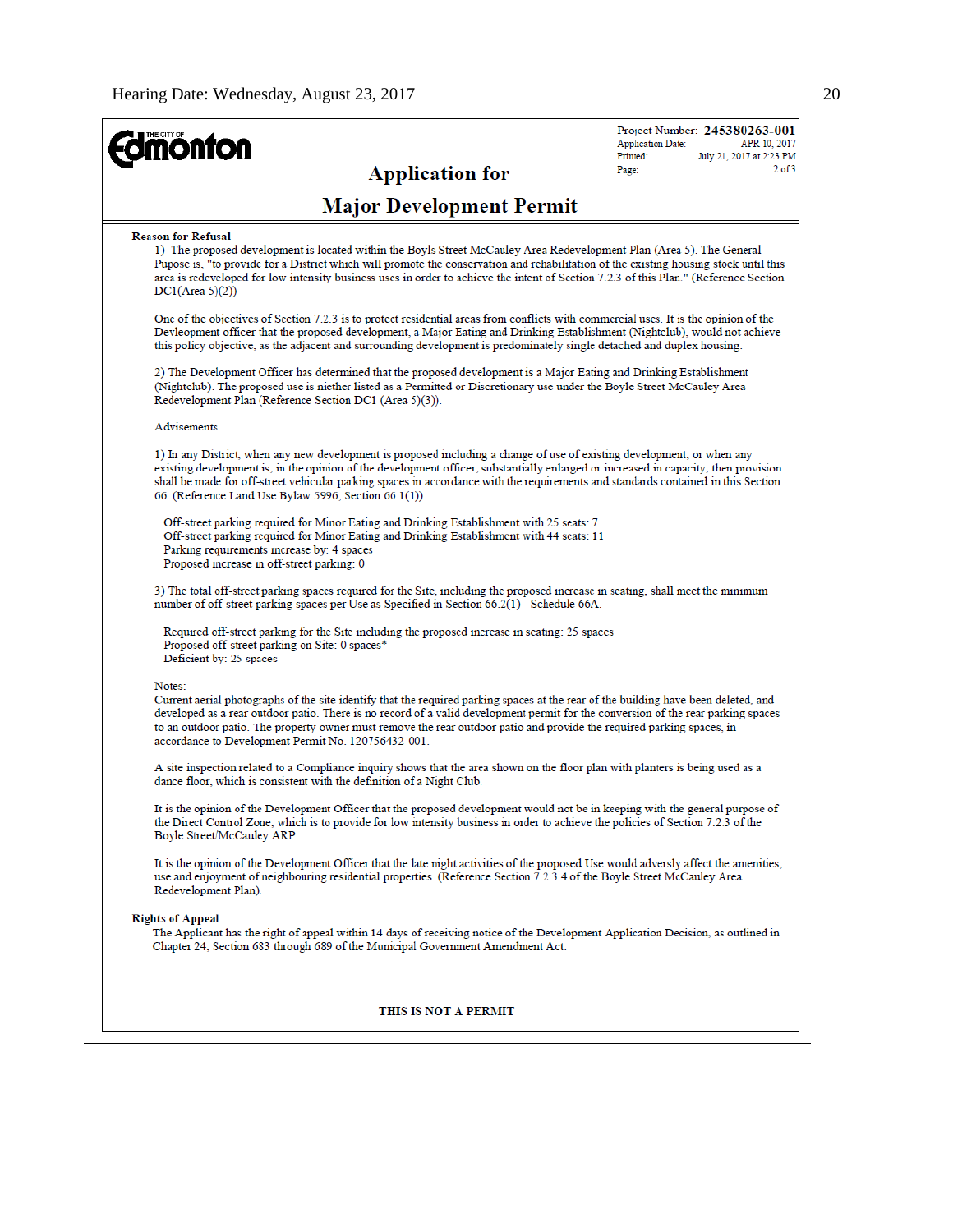| <b>Edmonton</b>                                                                     |                                                     | <b>Application for</b>                     |                      | <b>Application Date:</b><br>Printed:<br>Page: | Project Number: 245380263-001<br>APR 10, 2017<br>July 21, 2017 at 2:23 PM<br>$3$ of $3$ |
|-------------------------------------------------------------------------------------|-----------------------------------------------------|--------------------------------------------|----------------------|-----------------------------------------------|-----------------------------------------------------------------------------------------|
|                                                                                     |                                                     | <b>Major Development Permit</b>            |                      |                                               |                                                                                         |
| Issue Date: Jul 21, 2017                                                            | Development Authority: BELZILE, PAUL                |                                            |                      | Signature:                                    |                                                                                         |
| Fees                                                                                |                                                     |                                            |                      |                                               |                                                                                         |
| Major Dev. Application Fee<br><b>Total GST Amount:</b><br><b>Totals for Permit:</b> | <b>Fee Amount</b><br>\$500.00<br>\$0.00<br>\$500.00 | <b>Amount Paid</b><br>\$500.00<br>\$500.00 | Receipt#<br>04044068 | <b>Date Paid</b><br>Apr 10, 2017              |                                                                                         |
|                                                                                     |                                                     |                                            |                      |                                               |                                                                                         |
|                                                                                     |                                                     |                                            |                      |                                               |                                                                                         |
|                                                                                     |                                                     |                                            |                      |                                               |                                                                                         |
|                                                                                     |                                                     |                                            |                      |                                               |                                                                                         |
|                                                                                     |                                                     |                                            |                      |                                               |                                                                                         |
|                                                                                     |                                                     |                                            |                      |                                               |                                                                                         |
|                                                                                     |                                                     |                                            |                      |                                               |                                                                                         |
|                                                                                     |                                                     |                                            |                      |                                               |                                                                                         |
|                                                                                     |                                                     |                                            |                      |                                               |                                                                                         |
|                                                                                     |                                                     |                                            |                      |                                               |                                                                                         |
|                                                                                     |                                                     | THIS IS NOT A PERMIT                       |                      |                                               |                                                                                         |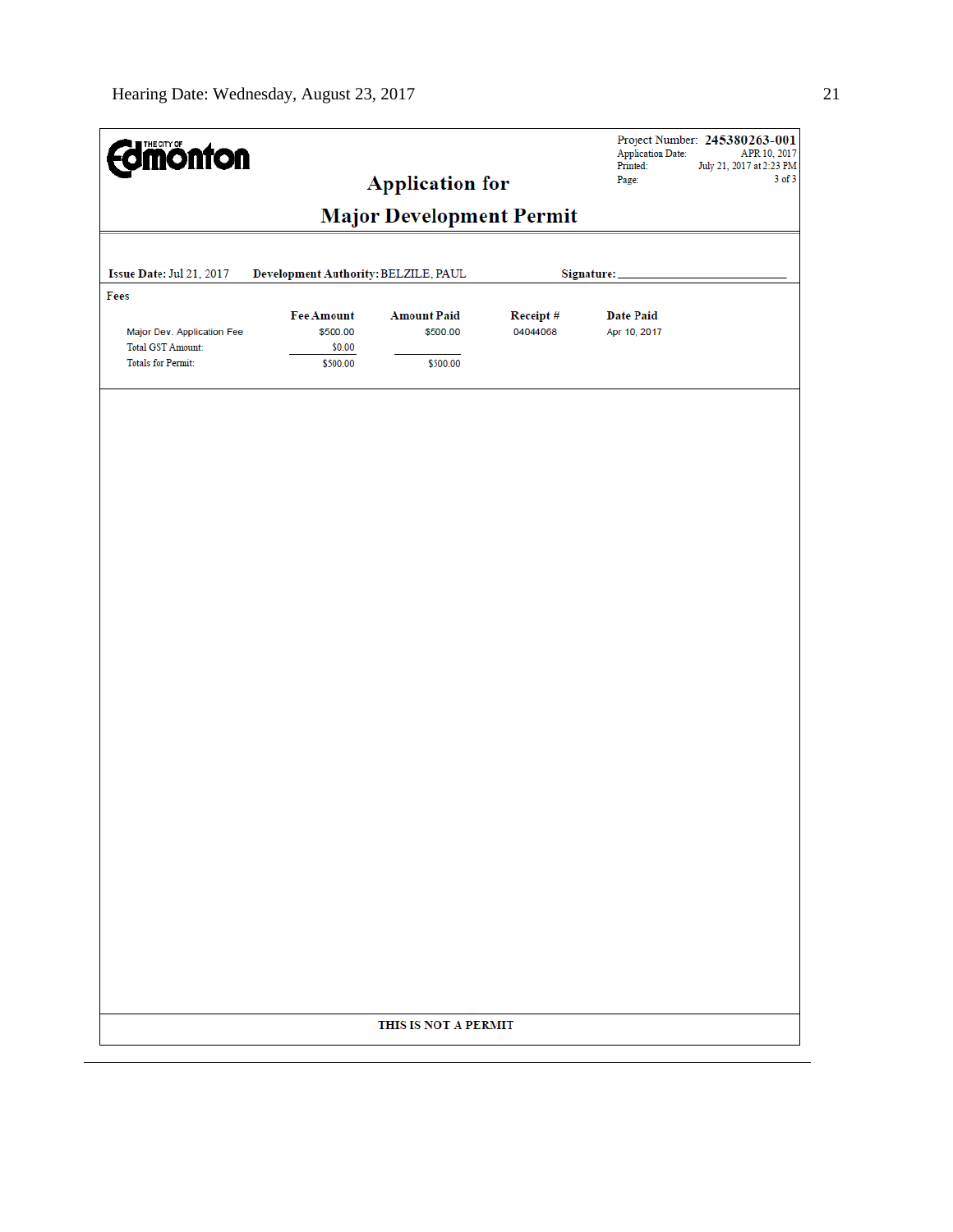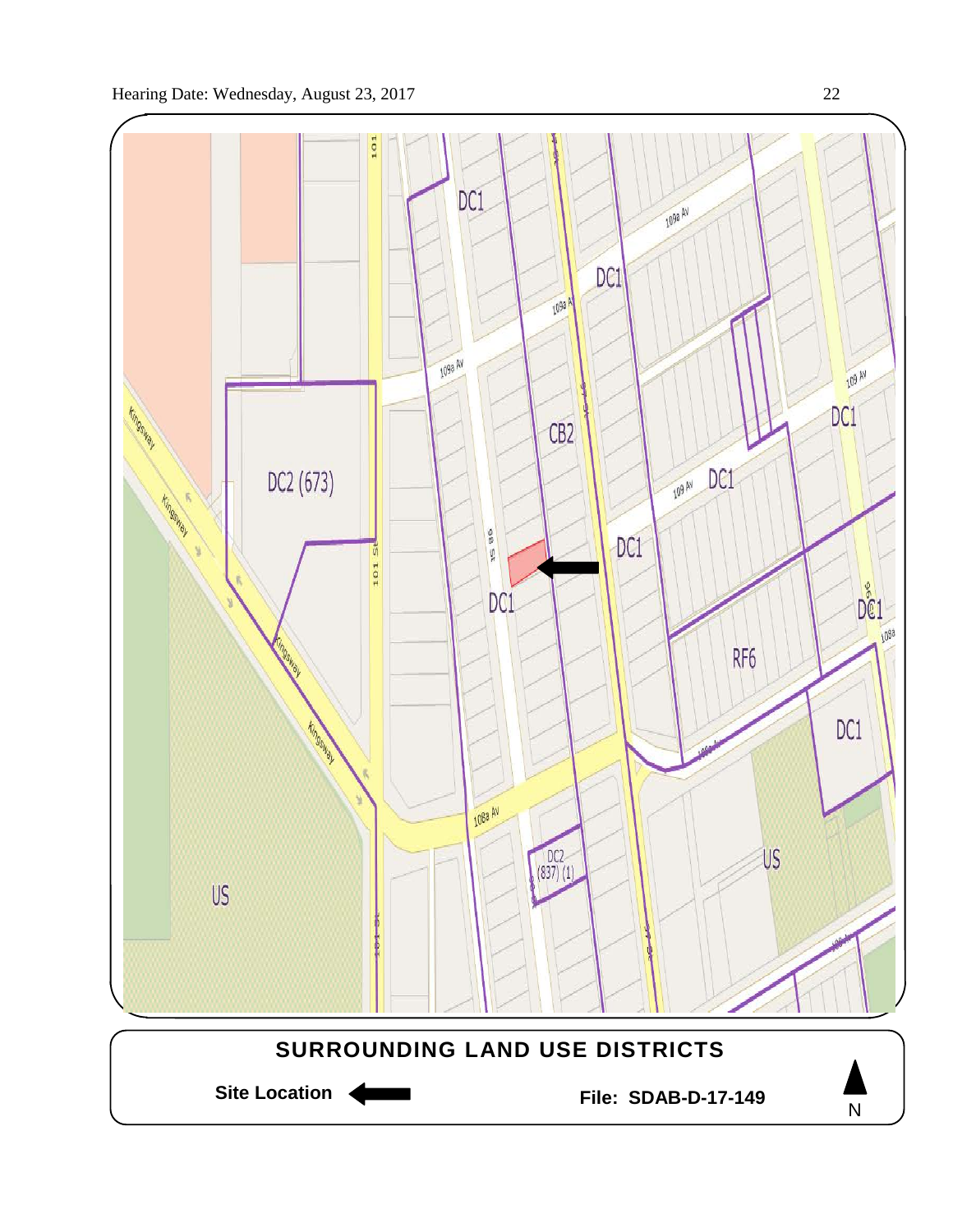# **ITEM II:** 10:30 A.M. **FILE:** SDAB-D-17-150

| AN APPEAL FROM THE DECISION OF THE DEVELOPMENT OFFICER |                                                                                     |
|--------------------------------------------------------|-------------------------------------------------------------------------------------|
| APPELLANT:                                             |                                                                                     |
| <b>APPLICATION NO.:</b>                                | 245489756-001                                                                       |
| <b>APPLICATION TO:</b>                                 | Develop an Outdoor Patio to an existing<br>Restaurant. (Nyala Ethiopian Restaurant) |
| <b>DECISION OF THE</b><br>DEVELOPMENT AUTHORITY:       | Refused                                                                             |
| <b>DECISION DATE:</b>                                  | July 25, 2017                                                                       |
| <b>DATE OF APPEAL:</b>                                 | July 26, 2017                                                                       |
| MUNICIPAL DESCRIPTION<br>OF SUBJECT PROPERTY:          | 10875 - 98 Street NW                                                                |
| <b>LEGAL DESCRIPTION:</b>                              | Plan NA Blk 17 Lots 23-24                                                           |
| ZONE:                                                  | DC1-Direct Development Control<br>Provision (Area 5)                                |
| <b>OVERLAY:</b>                                        | N/A                                                                                 |
| <b>STATUTORY PLAN:</b>                                 | McCauley<br>Boyle<br>Street<br>Area<br>Redevelopment Plan                           |
|                                                        |                                                                                     |

# *Grounds for Appeal*

The Appellant provided the following reasons for appealing the decision of the Development Authority:

> I don't think the parking is an issue. There is enough parking at the restaurant.

# *General Matters*

# **Appeal Information:**

The *Municipal Government Act*, RSA 2000, c M-26 states the following: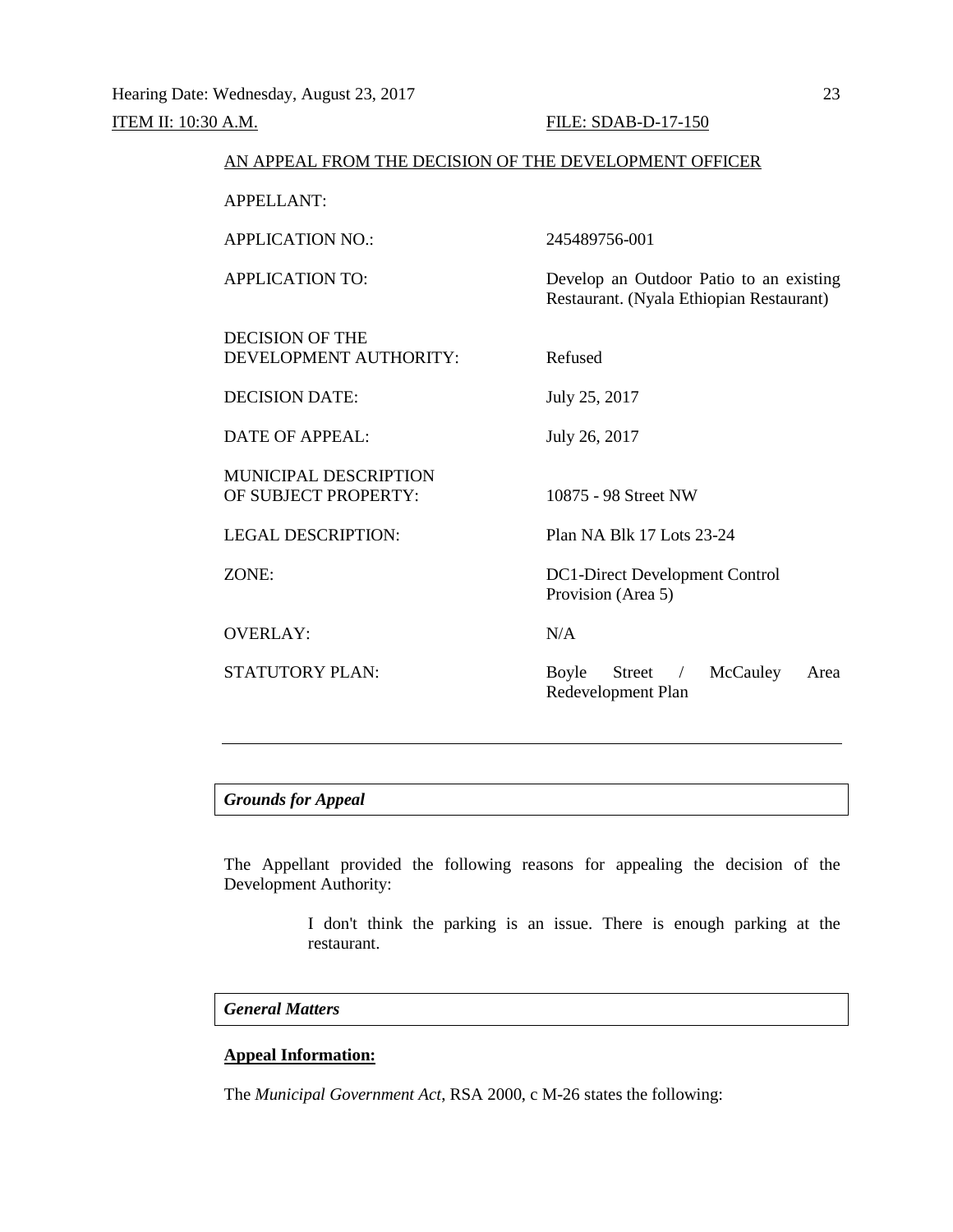#### **Grounds for Appeal**

**685(1)** If a development authority

- (a) fails or refuses to issue a development permit to a person,
- (b) issues a development permit subject to conditions, or
- (c) issues an order under section 645,

the person applying for the permit or affected by the order under section 645 may appeal to the subdivision and development appeal board.

#### **Appeals**

- **686(1)** A development appeal to a subdivision and development appeal board is commenced by filing a notice of the appeal, containing reasons, with the board within 14 days,
	- (a) in the case of an appeal made by a person referred to in section 685(1), after
		- (i) the date on which the person is notified of the order or decision or the issuance of the development permit, or

#### …

#### **Designation of direct control districts**

**641(4)** Despite section 685, if a decision with respect to a development permit application in respect of a direct control district

…

(b) is made by a development authority, the appeal is limited to whether the development authority followed the directions of council, and if the subdivision and development appeal board finds that the development authority did not follow the directions it may, in accordance with the directions, substitute its decision for the development authority's decision.

Section 2 of the *Edmonton Zoning Bylaw* concerning Repeal, Enactment and Transition Procedures states the following:

2.4 Subject only to the provisions in the Municipal Government Act respecting legal non-conforming Uses and notwithstanding the effect it may have on rights, vested or otherwise, the provisions of this Bylaw govern from the Effective Date onward. In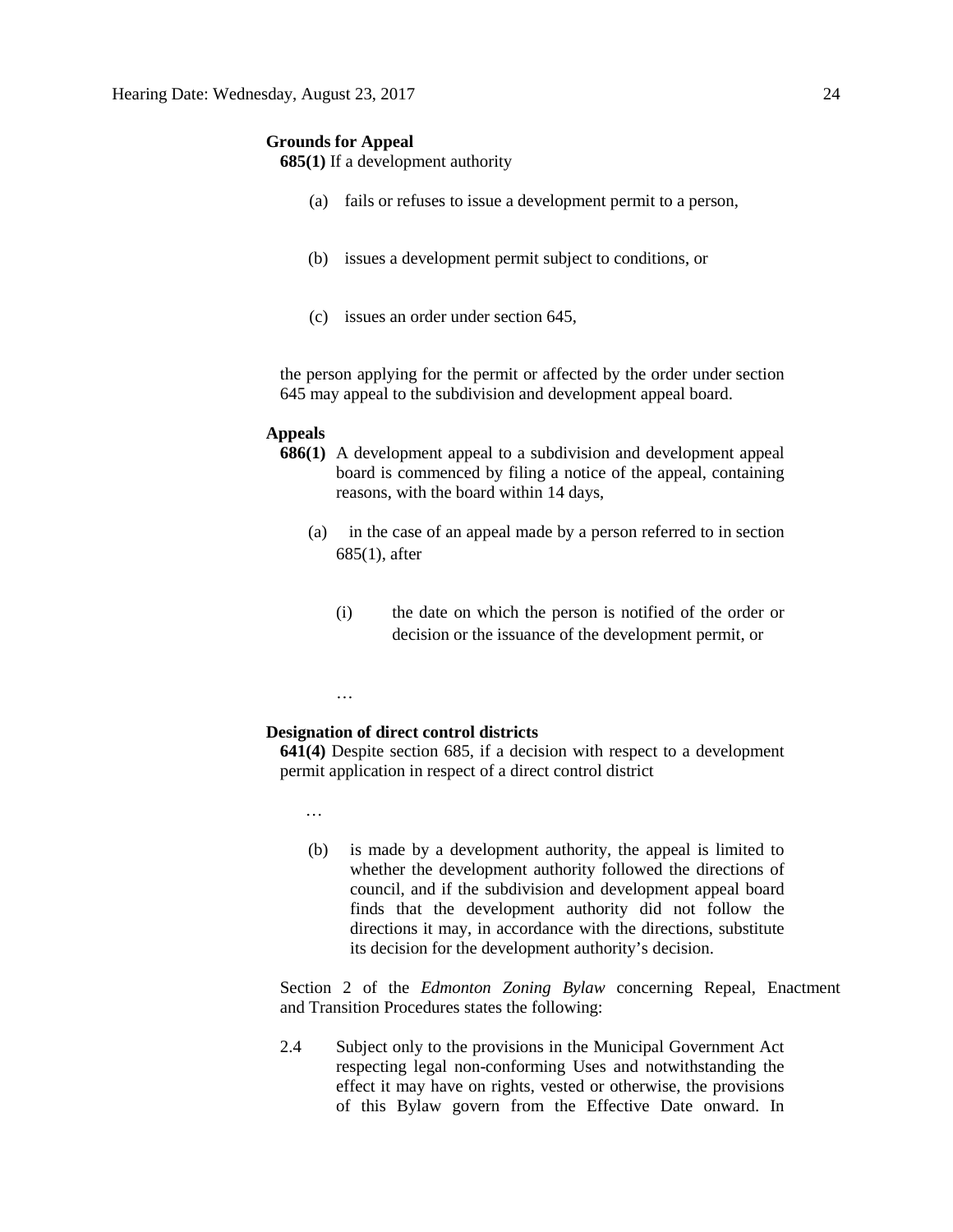particular, no application for a Development Permit shall be evaluated under the procedural or substantive provisions of the previous Land Use Bylaw after the Effective Date, even if the application was received before the Effective Date.

- …
- 2.6 Any Direct Control Districts that were in effect immediately prior to the Effective date are hereby deemed to continue in full force and effect and are hereby incorporated into Part IV of this Bylaw.
- 2.7 Unless there is an explicit statement to the contrary in a Direct Control District or Provision, any reference in a Direct Control District or Direct Control Provision to a land use bylaw shall be deemed to be a reference to the land use bylaw that was in effect at the time of the creation of the Direct Control District or Provision.

**At the time of the creation of the subject Direct Control Site, the** *City of Edmonton Land Use Bylaw 5996* **was in effect. An Alberta Court of Appeal decision in** *Parkdale-Cromdale Community League Association* **v.** *Edmonton (City),* **2007 ABCA 309 concluded that section 2.7 of the** *Edmonton Zoning Bylaw* **only applies if there is an express cross-reference in a Direct Control Bylaw passed before 2001 to a provision of the old** *Land Use Bylaw***. In the absence of an express reference in the Direct Control Bylaw to the** *Land Use Bylaw 5996***, it does not prevail over section 2.4 of the** *Edmonton Zoning Bylaw.*

#### **Hearing and Decision**

**687(3)** In determining an appeal, the subdivision and development appeal board

- …
- (a.1) must comply with the land use policies and statutory plans and, subject to clause (d), the land use bylaw in effect;
	- …
	- (c) may confirm, revoke or vary the order, decision or development permit or any condition attached to any of them or make or substitute an order, decision or permit of its own;
	- (d) may make an order or decision or issue or confirm the issue of a development permit even though the proposed development does not comply with the land use bylaw if, in its opinion,
		- (i) the proposed development would not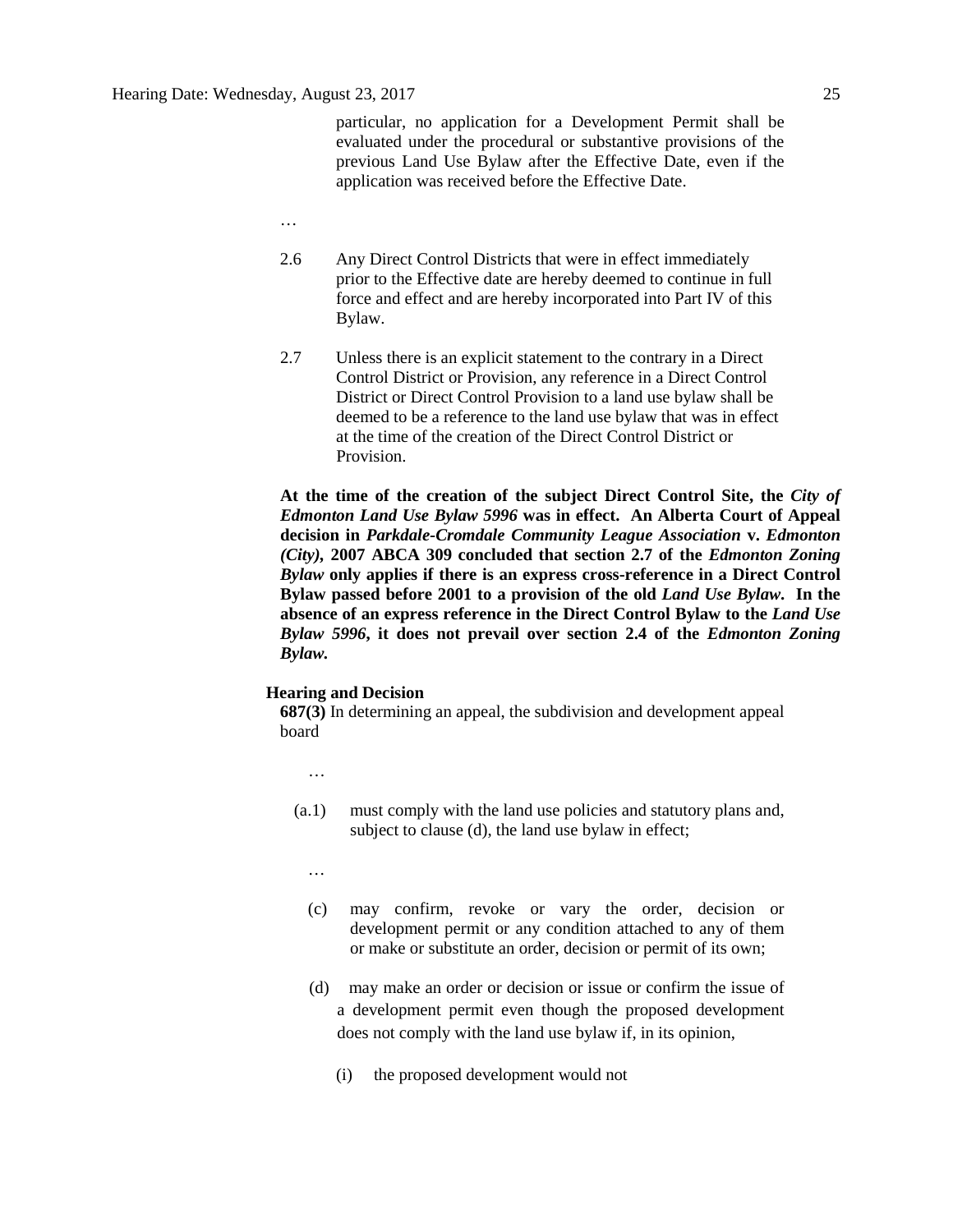- (A) unduly interfere with the amenities of the neighbourhood, or
- (B) materially interfere with or affect the use, enjoyment or value of neighbouring parcels of land,

and

(ii) the proposed development conforms with the use prescribed for that land or building in the land use bylaw.

#### **General Provisions from the** *Edmonton Zoning Bylaw:*

DC1 (Area 5), Section 4 (Section 8.4.16.4) of the Boyle Street McCauley Area Redevelopment Plan states the following:

The following criteria shall apply to the prescribed uses pursuant to Section 710.4 of the *Land Use Bylaw*.

…

8.4.16.4.4 Parking and loading shall, wherever possible, be located in the rear areas. Required off-street parking shall be in accordance with Section 66 of the *Land Use Bylaw.*

…

8.4.16.4.8 Development in this district shall be evaluated with respect to compliance with the General Development Regulations of Sections 50 to 79 inclusive, of the *Land Use Bylaw*.

8.4.16.4.9 The Development Officer may grant relaxations to the regulations contained in Sections 50 through 79 of the *Land Use Bylaw* and the provisions of this District, if, in his opinion, such a variance would be in keeping with the general purpose of this District and would not adversely affect the amenities, use and enjoyment of neighbouring properties.

#### *Parking*

Section 66.2, Schedule 66A(10), of the *Land Use Bylaw* states Eating and Drinking Establishments requires 1 Parking Space per 4 seats.

Section 54.2, Schedule 1(A)(24), of the *Edmonton Zoning Bylaw* states a Restaurant requires 1 parking space per 3.6 square metres of Public Space except where the proposed development is on a Lot within the boundaries described in Section 54.2 Appendix II - Boundaries for Reduced Parking Requirement: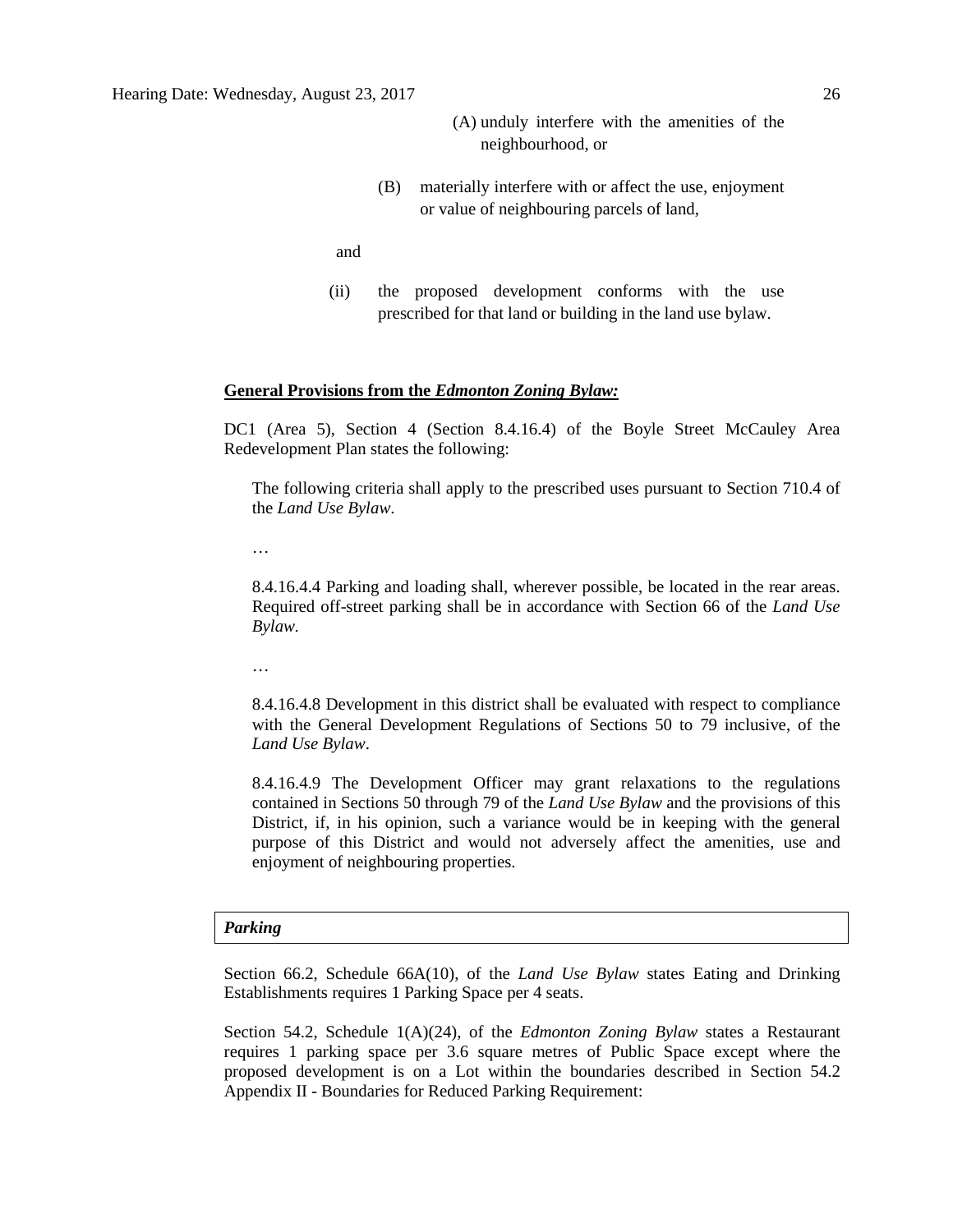#### **Development Officer's Determination:**

Required off-street parking shall be in accordance with Section 66 of the *Land Use Bylaw* (Reference Section 8.4.16.4.4 of the Boyle Street McCauley Area Redevelopment Plan).

 Required Parking Spaces: 22 Proposed Parking Spaces: 0 Deficiency: 22 Parking Spaces.

#### Note:

Notwithstanding that the applicant has submitted a proposal for 4 seats within the outdoor patio, the public space area of 61 square metres proposed, would require 17 parking spaces in accordance to the current Zoning Bylaw. This would increase the parking requirement by 16 parking spaces. The area of the proposed outdoor patio would accommodate significantly more than 4 seats, as proposed.

#### ADVISEMENTS:

1. Current aerial photographs of the site identify that the required parking spaces at the rear of the building have been deleted, and developed as a rear outdoor patio. There is no record of a valid development permit for the conversion of the rear parking spaces to an outdoor patio. The property owner must remove the rear outdoor patio and provide the required parking spaces, in accordance to Development Permit No. 120756432-001.

#### *Parking*

Section 90 states the following:

# *Outdoor Seating Associated With Specialty Food Services, Restaurants, Bars and Neighbourhood Pubs, and Nightclubs*

- 1. If any [Specialty Food Service, Restaurant, Bar and Neighbourhood Pub](javascript:void(0);) or [Nightclub](javascript:void(0);) abuts or is across a Lane from a Site zoned residential or a Site with a residential development, the Development Officer shall draw a line parallel to the boundary or Lane separating each such residential development or Zone and bisecting the Site containing the Specialty Food Service, Restaurant, Bar and Neighbourhood Pub or Nightclub Uses and shall not allow any outdoor seating on the side of any such line that is closest to the Residential Zone or development.
- 2. Outdoor speakers or amplification systems shall not be allowed on a Site that abuts or is across the Lane from a Site zoned residential.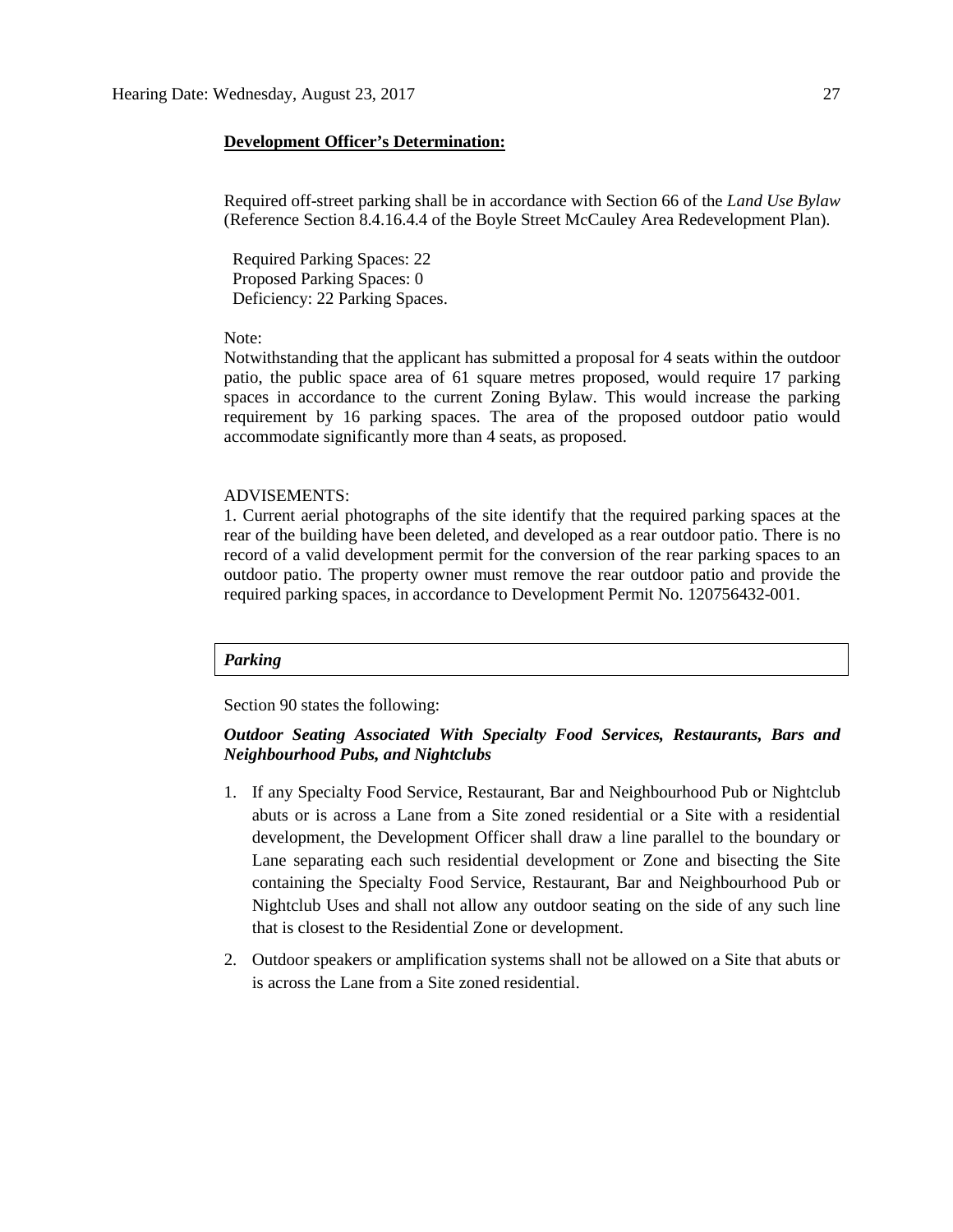## **Development Officer's Determination:**

Proposed: The proposed outdoor seating is next to a residential development, abutting a Single Detached House to the North (10879 98 Street), contrary to Section 90.1 of the *Edmonton Zoning Bylaw*.

| <b>SDAB</b> Number   | <b>Application</b>                                                                                                                                                                                                                                                                                                                               | <b>DECISION</b>                                                                                                                                                                                                                                                                                                                                                                                          |
|----------------------|--------------------------------------------------------------------------------------------------------------------------------------------------------------------------------------------------------------------------------------------------------------------------------------------------------------------------------------------------|----------------------------------------------------------------------------------------------------------------------------------------------------------------------------------------------------------------------------------------------------------------------------------------------------------------------------------------------------------------------------------------------------------|
| <b>SDAB-D-12-137</b> | To increase the<br>existing $12$<br>seat<br>capacity and Public<br>Space of an existing<br>Restaurant on the<br>main floor and into<br>the basement, and<br>construct interior<br>and exterior<br>alterations to<br>a<br>Restaurant,<br>Service<br>Personal<br>Shop,<br>and<br>Apartment House<br>(Nyala<br>building<br>Ethiopian<br>Restaurant) | July 6, 2012; that<br>the<br>appeal<br>be<br><b>ALLOWED</b><br>and<br>the<br><b>DEVELOPMENT</b><br><b>GRANTED</b><br>and<br>the deficiency of 17<br>parking<br>on-site<br>he<br>spaces<br>permitted, subject<br>the following<br>to<br>condition:<br>1. The basement<br>of<br>the<br>level<br><b>Restaurant</b><br>operation<br>is<br>restricted to a 5<br>p.m. opening on<br>any given business<br>day. |

*Previous Subdivision and Development Appeal Board Decisions*

# Notice to Applicant/Appellant

Provincial legislation requires that the Subdivision and Development Appeal Board issue its official decision in writing within fifteen days of the conclusion of the hearing. Bylaw No. 11136 requires that a verbal announcement of the Board's decision shall be made at the conclusion of the hearing of an appeal, but the verbal decision is not final nor binding on the Board until the decision has been given in writing in accordance with the *Municipal Government Act*.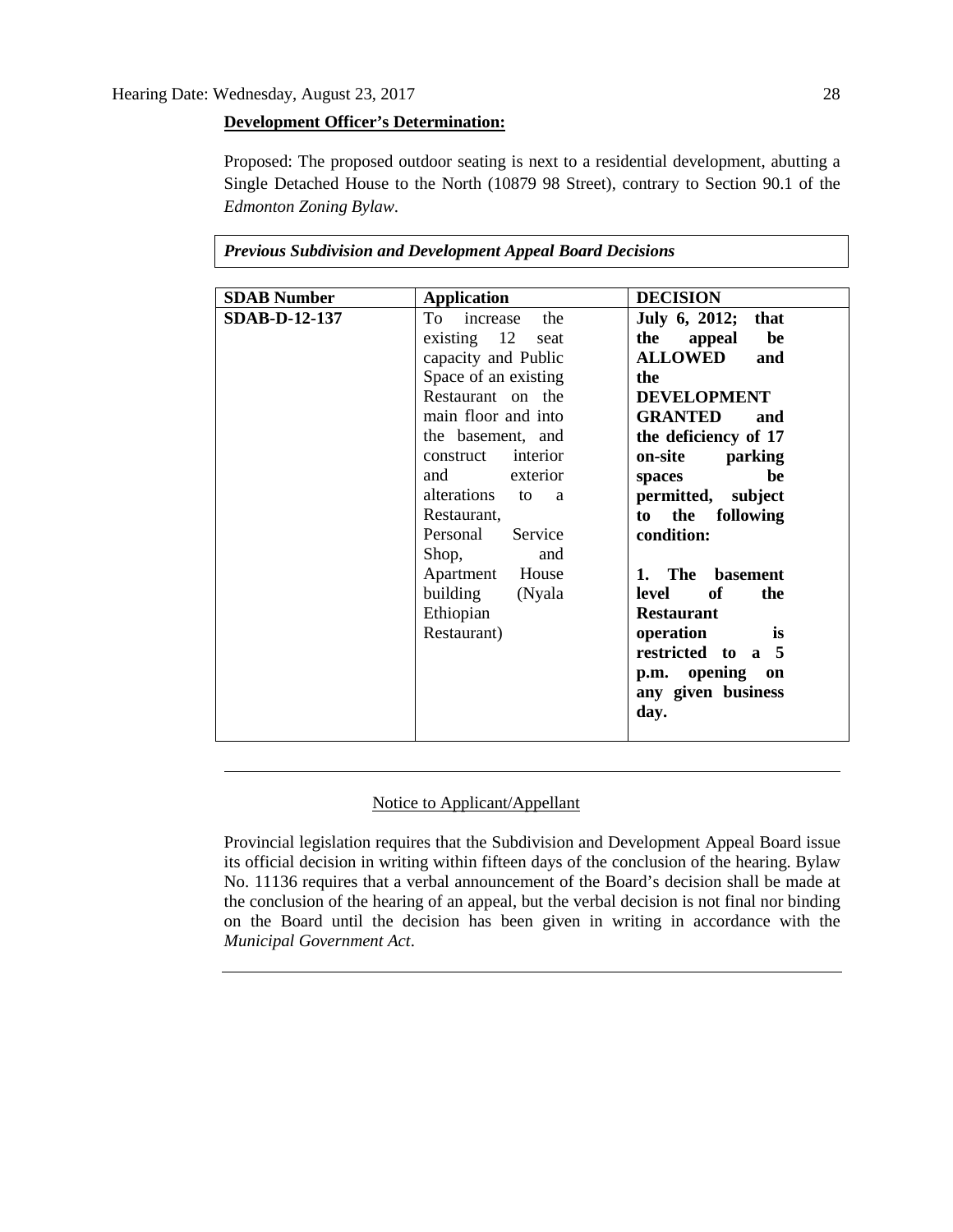| <b>monton</b>                                                                                                       | Project Number: 245489756-001<br>Application Date:<br>APR 11, 2017<br>Printed:<br>August 15, 2017 at 10:38 AM<br>1 <sub>0</sub> f <sub>2</sub><br><b>Application for</b><br>Page: |
|---------------------------------------------------------------------------------------------------------------------|-----------------------------------------------------------------------------------------------------------------------------------------------------------------------------------|
|                                                                                                                     |                                                                                                                                                                                   |
|                                                                                                                     | <b>Major Development Permit</b>                                                                                                                                                   |
| This document is a Development Permit Decision for the development application described below.                     |                                                                                                                                                                                   |
| Applicant                                                                                                           | Property Address(es) and Legal Description(s)<br>10875 - 98 STREET NW                                                                                                             |
|                                                                                                                     | Plan NA Blk 17 Lots 23-24                                                                                                                                                         |
|                                                                                                                     | <b>Specific Address(es)</b>                                                                                                                                                       |
|                                                                                                                     | 10875 - 98 STREET NW<br>Suite:                                                                                                                                                    |
|                                                                                                                     | Entryway: 10875 - 98 STREET NW                                                                                                                                                    |
|                                                                                                                     | Building:<br>10875 - 98 STREET NW                                                                                                                                                 |
| <b>Scope of Application</b><br>To develop an Outdoor Patio to an existing Restaurant. (Nyala Ethiopian Restaurant). |                                                                                                                                                                                   |
| <b>Permit Details</b>                                                                                               |                                                                                                                                                                                   |
|                                                                                                                     |                                                                                                                                                                                   |
| Class of Permit:<br>Gross Floor Area (sq.m.):                                                                       | Contact Person:<br>Lot Grading Needed?: N                                                                                                                                         |
| New Sewer Service Required: N                                                                                       | NumberOfMainFloorDwellings:                                                                                                                                                       |
| Site Area (sq. m.):                                                                                                 | Stat. Plan Overlay/Annex Area: Boyle Street/McCauley                                                                                                                              |
| I/We certify that the above noted details are correct.                                                              |                                                                                                                                                                                   |
|                                                                                                                     |                                                                                                                                                                                   |
| Applicant signature:                                                                                                |                                                                                                                                                                                   |
| <b>Development Application Decision</b><br>Refused                                                                  |                                                                                                                                                                                   |
|                                                                                                                     |                                                                                                                                                                                   |
|                                                                                                                     |                                                                                                                                                                                   |
|                                                                                                                     |                                                                                                                                                                                   |
|                                                                                                                     |                                                                                                                                                                                   |
|                                                                                                                     |                                                                                                                                                                                   |
|                                                                                                                     |                                                                                                                                                                                   |
|                                                                                                                     |                                                                                                                                                                                   |
|                                                                                                                     |                                                                                                                                                                                   |
|                                                                                                                     |                                                                                                                                                                                   |
|                                                                                                                     |                                                                                                                                                                                   |
|                                                                                                                     |                                                                                                                                                                                   |
|                                                                                                                     |                                                                                                                                                                                   |
|                                                                                                                     |                                                                                                                                                                                   |
|                                                                                                                     |                                                                                                                                                                                   |
|                                                                                                                     |                                                                                                                                                                                   |
|                                                                                                                     |                                                                                                                                                                                   |
|                                                                                                                     |                                                                                                                                                                                   |
|                                                                                                                     |                                                                                                                                                                                   |
|                                                                                                                     |                                                                                                                                                                                   |
|                                                                                                                     |                                                                                                                                                                                   |
|                                                                                                                     |                                                                                                                                                                                   |
|                                                                                                                     | THIS IS NOT A PERMIT                                                                                                                                                              |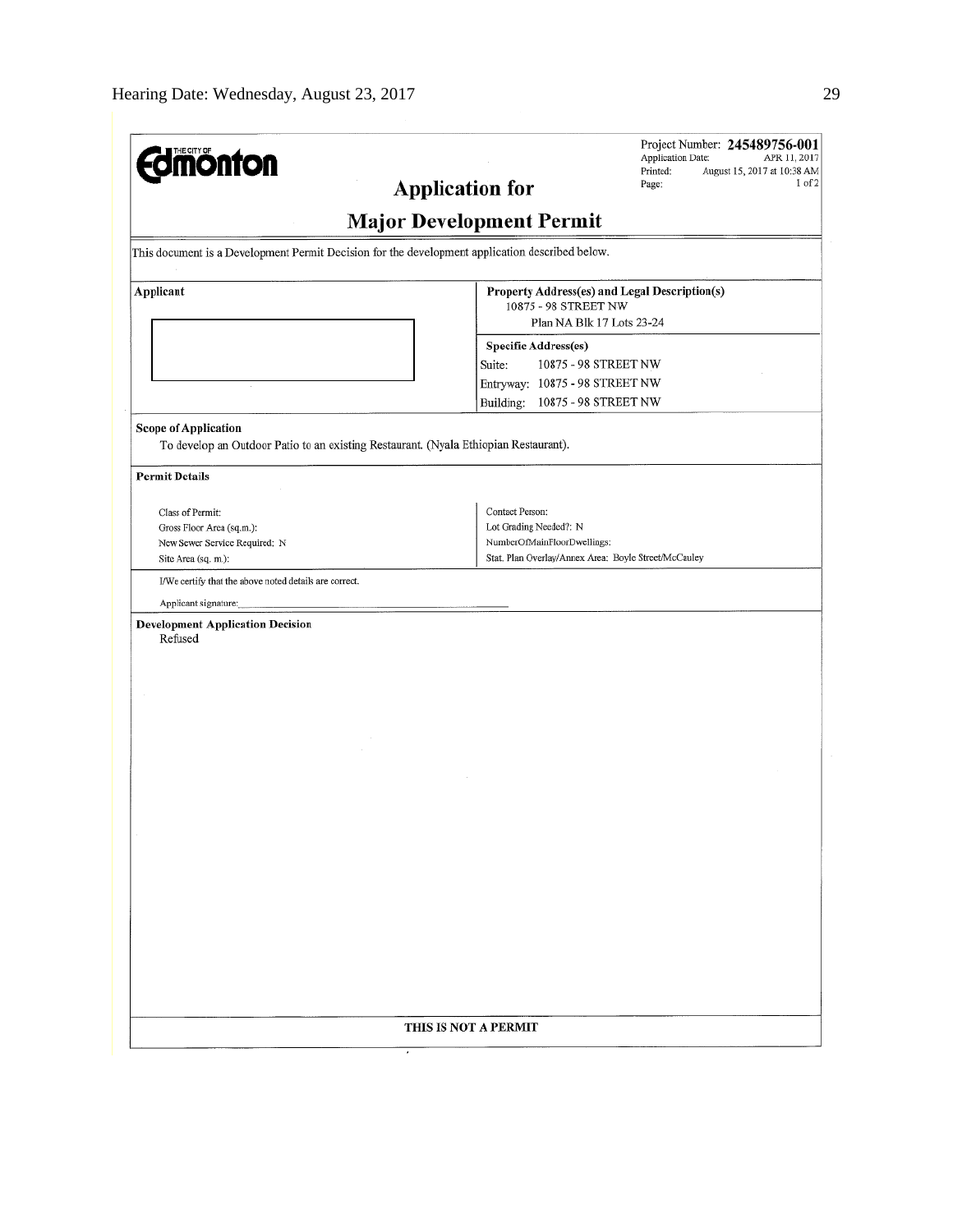| <b>mönton</b>                                                                                                                         |                                    |                                 |                      | Project Number: 245489756-001<br>Application Date:<br>APR 11, 2017                                                                                                                                                                                                                                                                                                                            |
|---------------------------------------------------------------------------------------------------------------------------------------|------------------------------------|---------------------------------|----------------------|-----------------------------------------------------------------------------------------------------------------------------------------------------------------------------------------------------------------------------------------------------------------------------------------------------------------------------------------------------------------------------------------------|
|                                                                                                                                       |                                    | <b>Application for</b>          |                      | Printed:<br>August 15, 2017 at 10:38 AM<br>2 of 2<br>Page:                                                                                                                                                                                                                                                                                                                                    |
|                                                                                                                                       |                                    | <b>Major Development Permit</b> |                      |                                                                                                                                                                                                                                                                                                                                                                                               |
| <b>Reason for Refusal</b><br>Boyle Street McCauley Area Redevelopment Plan).                                                          |                                    |                                 |                      | 1. Required off-street parking shall be in accordance with Section 66 of the Land Use Bylaw (Reference Section 8.4.16.4.4 of the                                                                                                                                                                                                                                                              |
| Required Parking Spaces: 22<br>Proposed Parking Spaces: 0<br>Deficiency: 22 Parking Spaces.                                           |                                    |                                 |                      |                                                                                                                                                                                                                                                                                                                                                                                               |
| Note:<br>proposed.                                                                                                                    |                                    |                                 |                      | Notwithstanding that the applicant has submitted a proposal for 4 seats within the outdoor patio, the public space area of 61 sq.m.<br>proposed, would require 17 parking spaces in accordance to the current Zoning Bylaw. This would increase the parking<br>requirement by 16 parking spaces. The area of the proposed outdoor patio would accommodate significantly more than 4 seats, as |
| shall not allow any outdoor seating on the side of the Residential Zone or development (Reference Section 90.1).                      |                                    |                                 |                      | 2. If any Restaurant abuts or is across a Lane from a Site zoned residential or a Site with a residential development, the Restaurant                                                                                                                                                                                                                                                         |
| (10879 98 Street), contrary to Section 90.1 of the Edmonton Zoning Bylaw.                                                             |                                    |                                 |                      | Proposed: The proposed outdoor seating is next to a residential development, abutting a Single Detached House to the North                                                                                                                                                                                                                                                                    |
| <b>Rights of Appeal</b><br>Chapter 24, Section 683 through 689 of the Municipal Government Amendment Act.<br>Issue Date: Jul 25, 2017 | Development Authority: ADAMS, PAUL |                                 |                      | The Applicant has the right of appeal within 14 days of receiving notice of the Development Application Decision, as outlined in<br>Signature:                                                                                                                                                                                                                                                |
| Fees                                                                                                                                  |                                    |                                 |                      |                                                                                                                                                                                                                                                                                                                                                                                               |
| Major Dev. Application Fee<br>Total GST Amount:                                                                                       | Fee Amount<br>\$354.00<br>\$0.00   | Amount Paid<br>\$354.00         | Receipt#<br>04315443 | Date Paid<br>Jul 24, 2017                                                                                                                                                                                                                                                                                                                                                                     |
| Totals for Permit:                                                                                                                    | \$354.00                           | \$354.00                        |                      |                                                                                                                                                                                                                                                                                                                                                                                               |
|                                                                                                                                       |                                    |                                 |                      |                                                                                                                                                                                                                                                                                                                                                                                               |
|                                                                                                                                       |                                    |                                 |                      |                                                                                                                                                                                                                                                                                                                                                                                               |
|                                                                                                                                       |                                    |                                 |                      |                                                                                                                                                                                                                                                                                                                                                                                               |
|                                                                                                                                       |                                    |                                 |                      |                                                                                                                                                                                                                                                                                                                                                                                               |
|                                                                                                                                       |                                    | THIS IS NOT A PERMIT            |                      |                                                                                                                                                                                                                                                                                                                                                                                               |
|                                                                                                                                       |                                    |                                 |                      |                                                                                                                                                                                                                                                                                                                                                                                               |